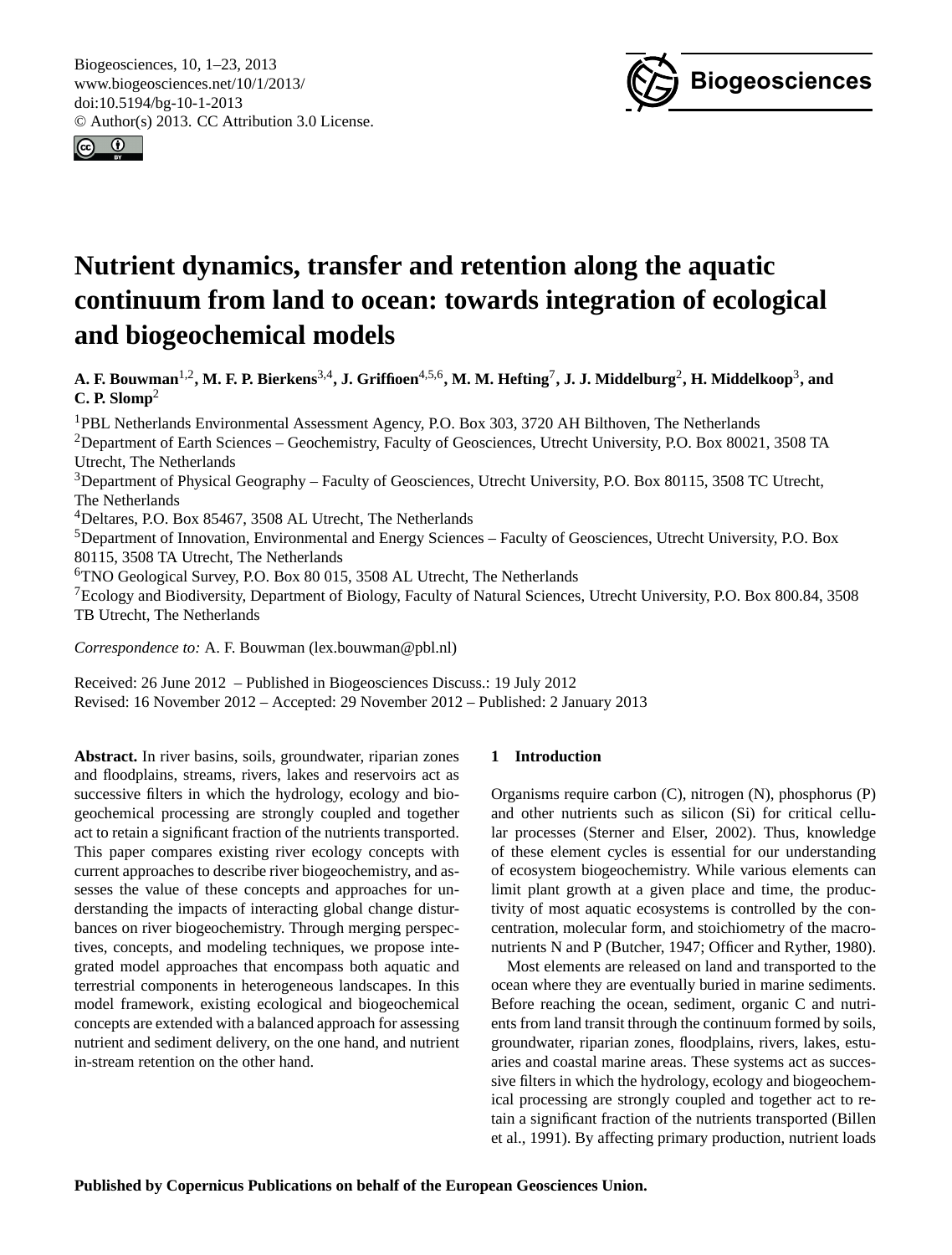impact all other organisms within an ecosystem and thus may strongly determine ecosystem structure (Borum and Sand-Jensen, 1996; Nielsen and Richardson, 1996). Many factors such as temperature, precipitation, or geographic location contribute to the dynamic structure of aquatic ecosystems by affecting nutrients, physical forces, or the organisms themselves.

Retention in the aquatic continuum not only affects the absolute amount of nutrients reaching the ocean, but also modifies the ratio in which C, N, P and Si are transferred, and the chemical form of each of these elements (Billen et al., 1991; Ensign and Doyle, 2006; Reddy et al., 1999). For example, in aquatic ecosystems, P is usually less efficiently removed than N (Hejzlar et al., 2009; Billen et al., 1991; Billen and Garnier, 2000; De Wit et al., 2002), while Si retention is enhanced by increasing N and P inputs (Conley, 2002). Because river networks link terrestrial landscapes to lakes and oceans, perturbations to river ecosystems can have large consequences for biogeochemical cycling at local, regional, and global scales.

During the past century, human activities have been rapidly changing. Most importantly this has led to increases in energy and food production, use of fertilizer and animal manure, atmospheric deposition of nutrients, and wastewater flows (Stumm, 1973; Galloway et al., 1995). Deforestation and expanding agricultural land use have caused increasing soil erosion and sediment, C and nutrient transport through river systems (Seitzinger et al., 2010). Land use changes also likely have strongly affected the delivery of Si to rivers (Struyf et al., 2010). Climate change is expected to affect both the hydrology and biogeochemistry of aquatic ecosystems. Increasing N and P loading of rivers can enhance rates of photosynthetic and heterotrophic productivity and result in fundamental changes to aquatic food webs (Dodds, 2002; Vollenweider et al., 1992; Cloern, 1996). Global warming is expected to enhance the solubility of particulate silica and increase its availability in aquatic systems (Laruelle et al., 2009). Eutrophication as a result of nutrient loading was first evident in lakes and rivers as they became choked with excessive growth of macrophytes and floating algal scums (Butcher, 1947). Eutrophication of surface waters leads to turbid waters with decreased oxygen levels (hypoxia), toxin production by algae and bacteria, and killing of fish.

Currently, eutrophication negatively affects rivers, lakes, and estuaries worldwide, and accounts for the foremost aquatic ecosystem management problem. This underscores the need to develop approaches to examine interactions among disturbances and to incorporate ecological principles into management and restoration activities (Stanley et al., 2010). Disturbance of biogeochemical cycles by human activities calls for an integrative consideration of biogeochemical fluxes between the atmosphere, terrestrial and aquatic ecosystems. However, such integration of knowledge is hampered by the historical separation between the approaches



**Fig. 1.** Schematic of the hydrological system in river basins, including the soil, groundwater, riparian zone and floodplain, and the stream or river, and with wastewater flows from urban areas.

and cultures of terrestrial and aquatic subdisciplines of biogeochemistry.

Models are essential to improve our understanding of the interaction between multiple processes in different landscape elements in river basins (Fig. 1) and to better predict the transfer of nutrients from land to sea in a changing world. Various conceptual models have been developed that differ in their disciplinary rooting and bias, the spatial and temporal domain and resolution, the comprehensiveness of ecosystem coverage and the level of detail of processes that are included. A comparative study of conceptual models for nutrient transfer along the aquatic continuum from land to ocean is, therefore, needed.

This paper compares existing river ecology concepts with current approaches to describe river biogeochemistry, and assesses the value of these concepts and approaches for understanding the impacts of interacting global change disturbances on river biogeochemistry. Readers are cautioned against interpreting this paper as an exhaustive review. Instead, we describe broad themes in research and idea development using examples of representative contributions. These are used to develop a comprehensive, modular model concept for the description of carbon and nutrient biogeochemistry in river basins; this is needed to analyze the impact of multiple disturbances under global change in integrated assessment studies (e.g., Bouwman et al., 2006). We define rivers as the continuum of the hydrological system from soil, groundwater, riparian zones to the main channel with its hyporheic zone, lakes, reservoirs, floodplains and wetlands, but excluding estuaries, deltas and other areas affected by tidal excursion. While we realize that riparian zones and floodplains represent a continuum across the river–land interface, we distinguish between riparian zones with groundwater flows in lower-order streams and floodplains in higherorder rivers with surface flow and sedimentation during highwater stands.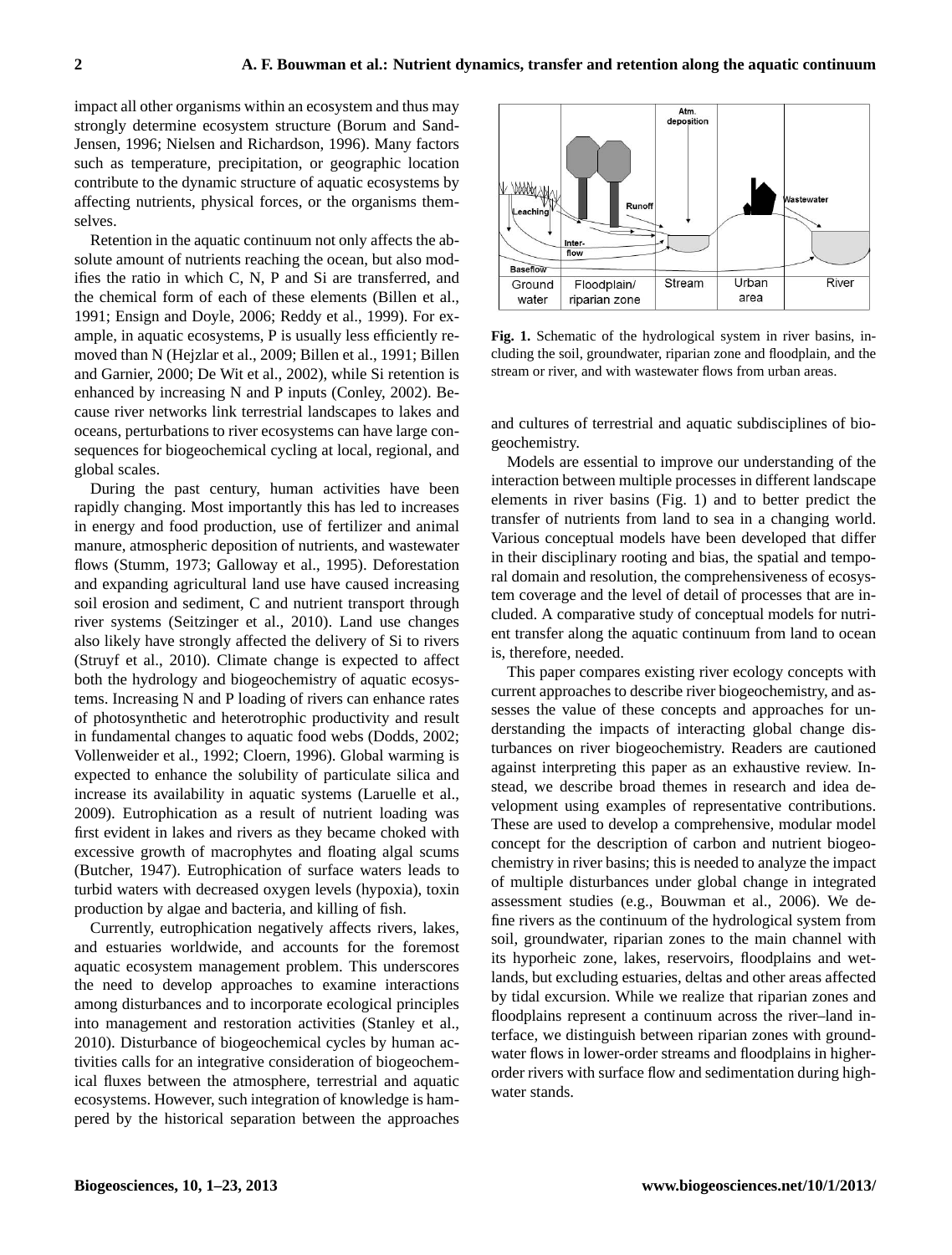We first summarize a number of relevant river ecology and hydrogeomorphic concepts (Sect. 2), and compare these with approaches to describe river biogeochemistry (Sect. 3). Section 4 discusses necessary steps forward by extending and improving currently available concepts to develop a model framework that can be used for understanding and predicting impacts of possible future disturbances of river systems.

## **2 River ecology and hydrogeomorphic concepts**

Various river ecology concepts have been developed, based on zonation, stream hydraulics, river continuum, nutrient spiraling, serial discontinuity, flood pulse, riverine productivity and catchment hierarchy (Table 1). Other concepts highlight hydrogeomorphic conditions in rivers. Most of these concepts have in common that they emphasize the role of physical processes in ordering biological systems and the role of spatial and temporal scales in understanding these processes (Frissel et al., 1986; Lorenz et al., 1997). We briefly discuss those concepts most relevant to river biogeochemistry.

#### **2.1 Zonation and river continuum concepts**

The zonation (Huet, 1954) and stream hydraulics (Statzner and Higler, 1986) ecological concepts (Table 1) have been proposed to understand the adaptation of species living in flowing water (lotic) and sediments (benthic) to conditions such as stream flow, roughness, water depth and slope. The river continuum concept (RCC) (Vannote et al., 1980) describes both the structural and functional characteristics of stream communities along the entire length of a river (Table 1). The RCC argues that the biotic stream community adapts its structural and functional characteristics to the abiotic environment, which presents a continuous gradient from headwaters to river mouth. Rivers can roughly be divided into three parts based on stream size: headwaters (Strahler stream orders 1–3), medium-sized streams (orders 4–6) and large rivers (orders >6). The headwaters of rivers are strongly influenced by riparian vegetation. Primary production is low because of shading, and the vegetation contributes large amounts of allochthonous detritus. Thus, the ratio of gross primary productivity  $(P)$  to respiration  $(R)$  of the aquatic community is small  $(P:R<1)$ .

The influence of the riparian zone diminishes while moving downstream; both the importance of terrestrial organic input and the degree of shading decreases, whereas primary production and import of riverine organic matter and organisms from upstream increases. This is reflected by an increase in the *P:R* ratio. Large rivers receive organic matter, mainly from upstream, which has already been processed. Primary production is often limited by depth and turbidity. Changes in the size of organic matter along the length of the river are reflected in the distribution of functional feeding groups, with collectors and shredders dominating in headwaters, collectors and grazers in the middle part of the river, and collectors in lower reaches.

## **2.2 Spiraling concept**

The term nutrient spiraling (Table 1) was coined to describe the cycling of nutrients as they are assimilated from the water column into benthic biomass, temporarily retained, and mineralized back into the water column (Webster, 1975). Spiraling is a lumped steady-state model concept where suspended and solution components both are transported and interact with static components such as sediment. The fate of a molecule in a stream is described as a spiral length, which is the average distance a molecule travels to complete a cycle from the dissolved inorganic state in the water column, to a streambed compartment, and eventually back to dissolved inorganic form in the water column (Stream Solute Workshop, 1990). Using this concept, Ensign and Doyle (2006) found that larger streams appear to play an equally important role in buffering downstream ecosystems (lakes, estuaries, and oceans) from nutrient pollution as do headwater streams when considered within the context of stream networks.

## **2.3 Telescoping ecosystem model**

In the telescoping ecosystem model (Fisher et al., 1998), streams consist of several subsystems that are spatially distributed concentrically, analogous to the elements of a telescope (Table 1). Subsystems include the central surface stream, vertically and laterally arrayed saturated sediments (hyporheic and parafluvial zones), and the most distal element, the riparian zone. These zones are hydrologically connected; thus water and its dissolved and suspended load move through all of these subsystems as it flows downstream. In any given subsystem, chemical transformations result in a change in the quantity of materials in transport. Processing length, based on the nutrient spiraling concept, is the length of subsystem required to process an amount of substrate equal to advective input. Processing length is specific to the subsystem (e.g., the surface stream), substrate (e.g., nitrate), and process (e.g., denitrification). Disturbance causes processing length to increase. The whole stream-corridor ecosystem consists of several nested cylindrical elements that extend and retract, as would a telescope, in response to disturbance.

#### **2.4 Serial discontinuity concept**

Dams disrupt the river continuum and cause upstreamdownstream shifts in abiotic and biotic parameters and processes, and the effect is related to the position of the dam along the continuum (Ward and Stanford, 1983). The transport of large organic matter particles will be blocked, thus decoupling the linkage between allochthonous inputs upstream and processing of organic matter downstream (Table 1). Dams also reduce the ecological connectivity between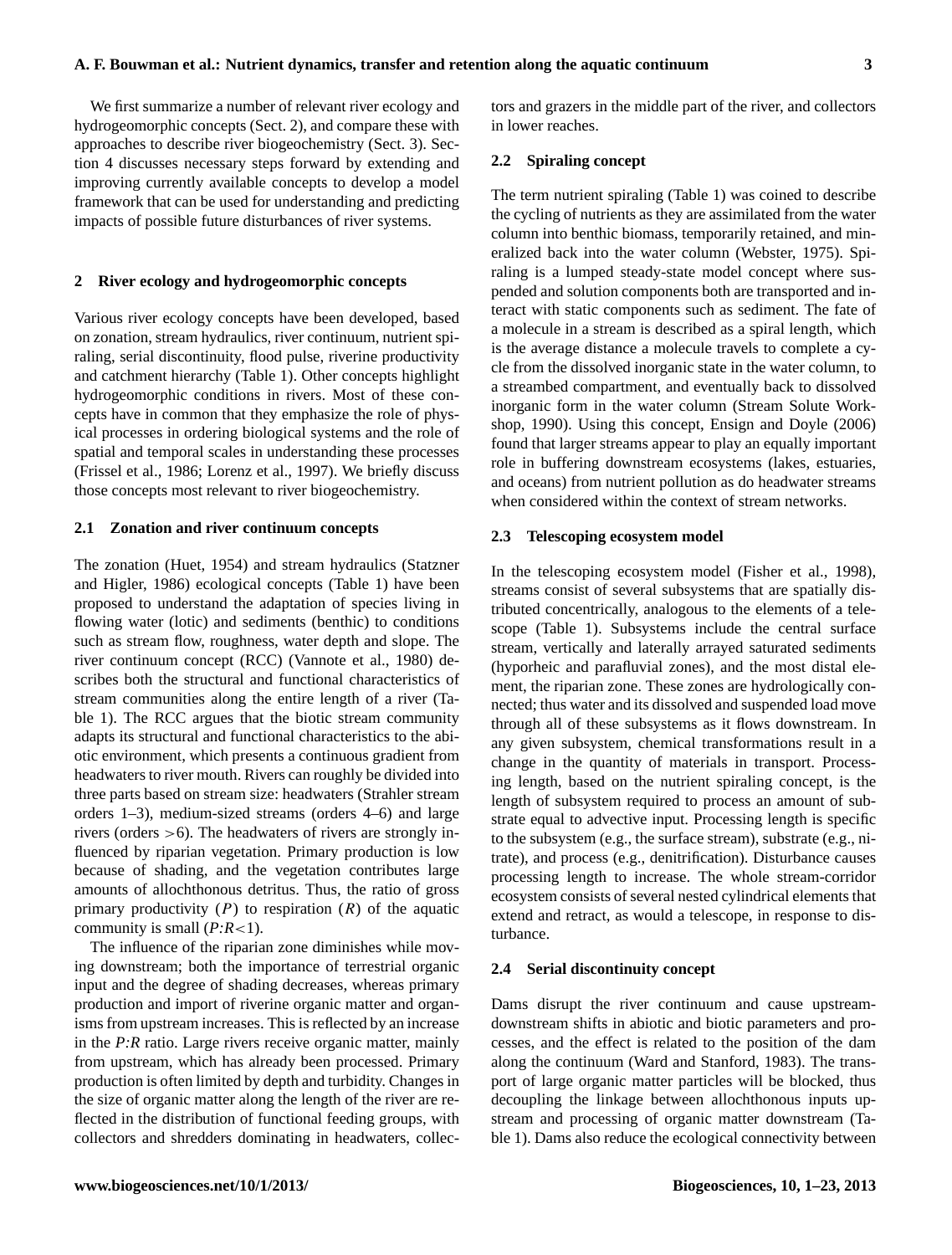| Concept                           | River type                      | Dimension                                                                                          | Main variables                                                                                                    | Aim                                                                                      | Reference                                                                                                                    |
|-----------------------------------|---------------------------------|----------------------------------------------------------------------------------------------------|-------------------------------------------------------------------------------------------------------------------|------------------------------------------------------------------------------------------|------------------------------------------------------------------------------------------------------------------------------|
| Zonation                          | Undisturbed                     | Longitudinal                                                                                       | Flow velocity,<br>temperature                                                                                     | Adaptation of fish<br>and benthic fauna                                                  | Huet (1954)                                                                                                                  |
| Stream<br>hydraulics              | Undisturbed                     | Longitudinal                                                                                       | Flow velocity,<br>water depth,<br>roughness, slope                                                                | Adaptation of<br>benthic fauna                                                           | Statzner et al. (1986)                                                                                                       |
| River<br>continuum                | Undisturbed<br>No floodplain    | Longitudinal<br>based on<br>Strahler orders<br>(Strahler, 1952)                                    | Stream size<br>Energy source<br>(allochthonous and<br>autochthonous<br>organic matter, light<br>availability)     | Organic matter<br>processing, nutrient<br>spiraling $P:R$ ratio                          | Vannote et al. (1980)                                                                                                        |
| Spiraling                         |                                 | Longitudinal                                                                                       | Flow velocity,<br>physical retention,<br>nutrient limitation                                                      | Nutrient spiraling                                                                       | Webster (1975);<br>Newbold et al. (1981);<br>Stream Solute Workshop<br>(1990)                                                |
| Telescoping<br>ecosystem<br>model |                                 | Longitudinal<br>(main stream),<br>lateral and<br>vertical<br>arrayed,<br>includes<br>riparian zone | Water flow,<br>substrate process                                                                                  | Nutrient spiraling,<br>filtration capacity<br>using processing<br>length                 | Fisher et al. (1998)                                                                                                         |
| Catchment                         | Whole<br>catchment              | Catchment,<br>several<br>spatiotemporal<br>scales                                                  | Regional<br>biogeoclimatic<br>landscape<br>classification                                                         | Nutrient cycling                                                                         | Frissel et al. (1986)                                                                                                        |
| Flood pulse                       | Large floodplain                | Lateral                                                                                            | Duration, frequency,<br>timing of flood<br>pulses                                                                 | Hydrological impact<br>on biota in floodplains                                           | Junk et al. (1989)                                                                                                           |
| Serial<br>discontinuity           | Impounded or<br>floodplain      | Longitudinal                                                                                       | Position of dam                                                                                                   | Organic matter<br>processing and shifts<br>up and downstream                             | Ward and Stanford (1983)                                                                                                     |
| Riverine<br>productivity          | Well-developed<br>riparian zone | Lateral                                                                                            | Type and density<br>of riparian zone,<br>flow velocity                                                            | Primary production,<br>processing or organic<br>matter                                   | Thorp and Delong (1994)                                                                                                      |
| Connectivity, patch<br>dynamics   | Temporary                       |                                                                                                    |                                                                                                                   |                                                                                          | Stanley et al. (1997);<br>Sanzone et al. (2003);<br>Reid et al. (2008);<br>Larned et al. $(2007)$ ;<br>McIntyre et al. 2009) |
| River ecosystem<br>synthesis      | Undisturbed<br>and disturbed    | Longitudinal<br>and lateral                                                                        | Various abiotic<br>and biotic patches                                                                             | Functional process<br>zones resulting from<br>physiochemical habitat<br>differences      | Thorp et al. $(2006)$                                                                                                        |
| Hydrogeomorphic<br>frameworks     | Undisturbed<br>and disturbed    | River<br>landscapes                                                                                | Flow regime, quan-<br>tity and type/size of<br>sediment delivered to<br>the channel, and topo-<br>graphic setting | Sequence of geomorphic<br>types and location<br>of transitions along<br>drainage systems | Several, e.g., Poole (2002);<br>Church (2002).                                                                               |

|  |  |  |  | Table 1. River ecology concepts for different types of rivers, and aim and dimensions considered. |  |  |  |  |  |  |  |  |  |  |  |  |  |
|--|--|--|--|---------------------------------------------------------------------------------------------------|--|--|--|--|--|--|--|--|--|--|--|--|--|
|--|--|--|--|---------------------------------------------------------------------------------------------------|--|--|--|--|--|--|--|--|--|--|--|--|--|

Extended from Lorenz et al. (1997).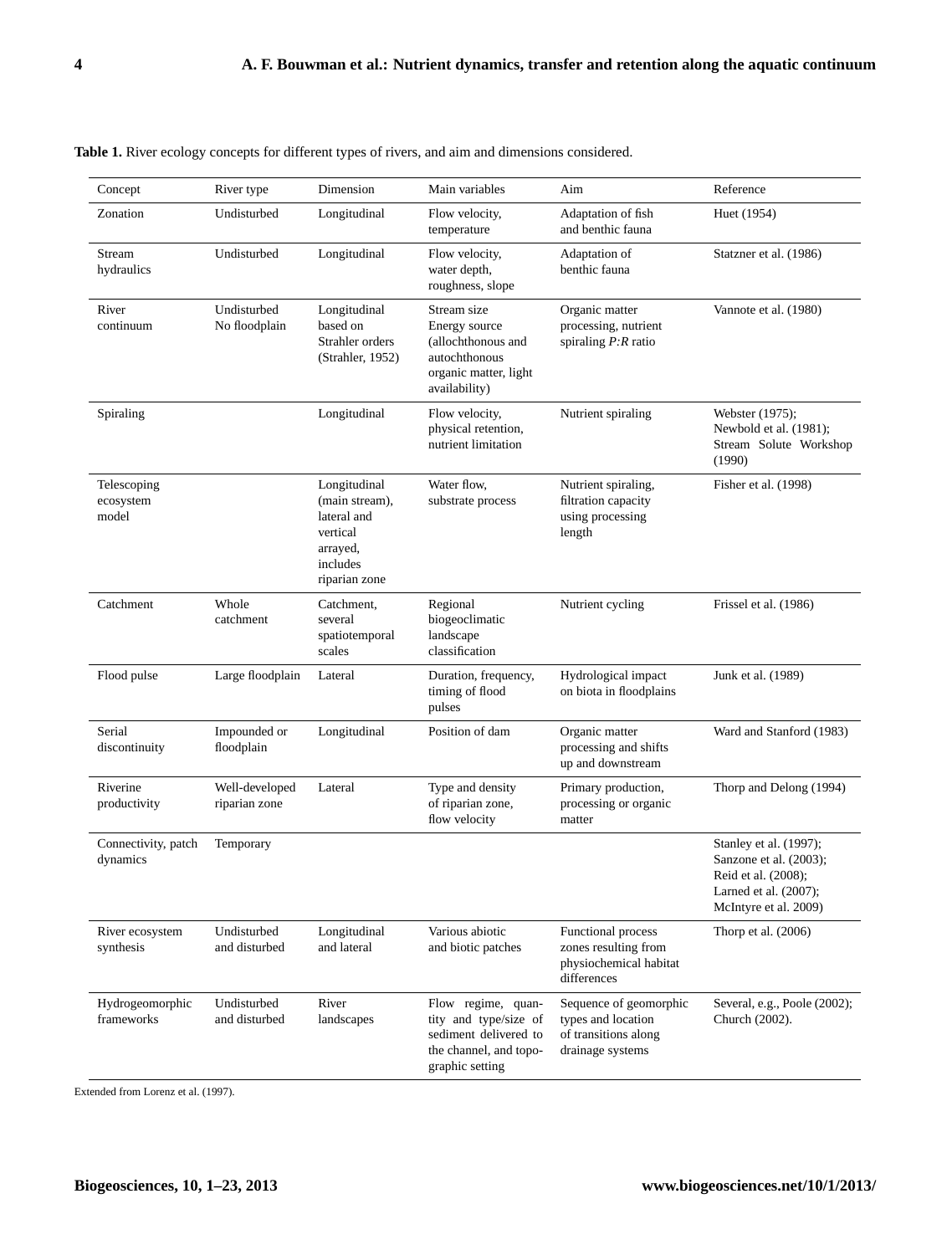the mainstream channel and the riparian zone. Dam building is frequently associated with river regulation, which isolates river channels from their floodplain and riparian forest.

## **2.5 Flood pulse concept**

Large floodplain rivers are significantly influenced by regular floods of the main river stream into the bordering floodplains. The flood pulse concept (Junk et al., 1989) describes the effects of floods on both the river channel and its floodplain in an unmodified, large river-floodplain system (Table 1). Nutrients originate mainly from river water. Release and storage of nutrients in the floodplain depend on the flood cycle, vegetation cover and its growth cycle. During floods a layer of sediment, composed of nutrients and particulate organic matter and minerals, is deposited on the floodplain. The flood pulse affects the primary production and respiration in the floodplain by determining the occurrence, life cycle and abundance of organisms. Furthermore, the change between the terrestrial and aquatic phase accelerates the decomposition of organic material. The life cycles of biota using floodplain habitats are related to the flood pulse in terms of its annual timing, duration and rate of rise and fall. Peaks in water flow alter the in-stream biogeochemical processes not only by accelerating advection but also by changing the boundary conditions for the system. At high flow rates, stream biogeochemistry is largely controlled by allochthonous sediment, C and nutrient inputs transported from upstream sources, and the whole benthic community may be disrupted by flood events.

# **2.6 Catchment concept**

The catchment concept (Frissel et al., 1986) is a hierarchical framework for stream habitat classification, emphasizing the relationships between a stream to its watershed across a wide range of scales in space and time, from the entire channel network to pools, ripples and microhabitats (Table 1). Petts (1994) integrated state of the art research on the functioning of river systems into five principles. Rivers are (i) three dimensional systems, (ii) driven by hydrology and fluvial geomorphology, (iii) structured by food webs, (iv) characterized by spiraling processes, and (v) dependent upon change, i.e., changing flows, moving sediments and shifting channels.

# **2.7 River ecosystem synthesis**

In contrast with a common view of rivers as continuous, longitudinal gradients in physical conditions, the river ecosystem synthesis (Thorp and Delong, 1994) is a framework for understanding both broad, often discontinuous patterns along longitudinal and lateral dimensions of river networks and local ecological patterns across various temporal and smaller spatial scales (Table 1). This framework combines ecogeomorphology (ecological aspects of fluvial geomorphology) with a terrestrial landscape model describing hierarchical patch dynamics, including nested, discontinuous hierarchies of patch mosaics with (i) ecosystem dynamics as a composite of intra- and inter-patch dynamics, (ii) linked patterns and processes; (iii) dominance of non-equilibrium and stochastic processes, and formation of a quasi-equilibrium, metastable state.

#### **2.8 Hydrogeomorphic frameworks**

Merging concepts of patch dynamics and hierarchy theory with existing river ecology concepts is a major challenge in developing improved understanding of fluvial landscapes. Geomorphic type and the extent, shape and spatial arrangement of habitat patches affect surface–subsurface exchange processes, nutrient cycling and biodiversity in rivers (Malard et al., 2002). A hierarchical patch dynamics perspective (Poole, 2002) can be used as a framework for analyzing the interactions between structure and function in fluvial landscapes. Such a framework can be used to describe several aspects including hierarchy, directionality, heterogeneity and interacting processes across spatial scales; in addition, such an approach to river ecology can help to address spatiotemporal linkages between river ecology concepts such as the river continuum, serial discontinuity, flood pulse, and connectivity and patch dynamics concepts.

Geomorphic thresholds in rivers are set by the conditions that govern river channel process and form, including flow regime, quantity and type of sediment delivery, and the channel gradient (Church, 2002). Thresholds determine changes in processes and morphology and delimit distinctive riverine landscapes and habitats.

# **3 Integrating river ecology and biogeochemistry concepts**

Rivers are often erroneously discussed as being either a single channel of flowing water or as the main channel plus river floodplains (Thorp et al., 2006). Most ecological concepts (Sect. 2) fail to describe how nutrients and sediments are delivered to streams and rivers through weathering, leaching from soils, transport through groundwater and riparian areas and denitrification therein, and erosion. Except for the telescoping model, the concepts do not include the vertical dimension, i.e., the continuum of upland soil, groundwater, riparian zone, and hyporheic zone (Ward et al., 2001), particularly with respect to the flows of water and nutrients therein.

Biogeochemistry is an integrative discipline. However, terrestrial and aquatic subdisciplines have developed somewhat independently of each other due to physical and biological differences between aquatic and terrestrial ecosystems and because of differences in research traditions between terrestrial and aquatic ecologists (Grimm et al., 2003; Rip and Mc-Cann, 2011; Stergiou and Browman, 2005). Many different approaches for describing biogeochemical processes in the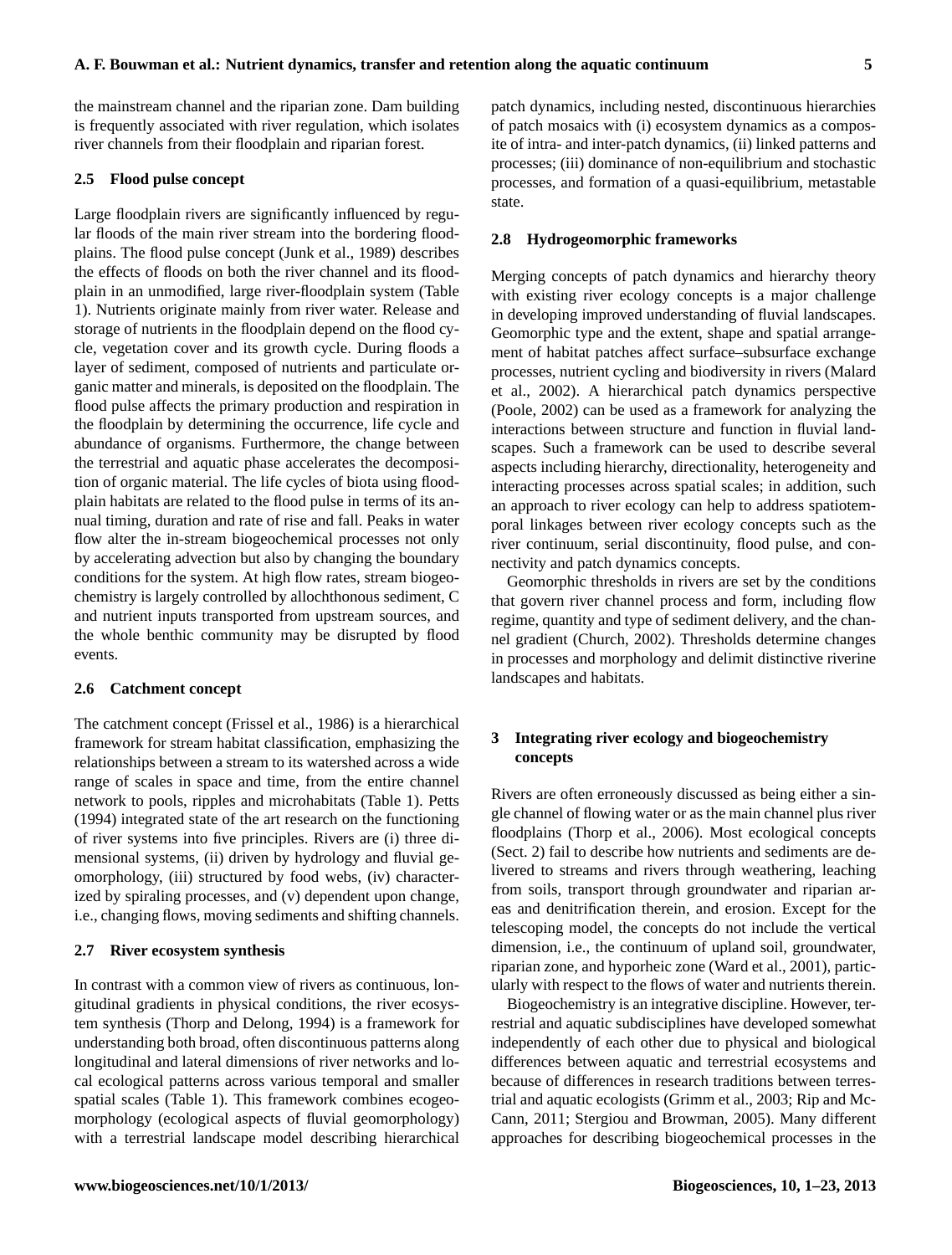| Process                                                            |                                         |                           | Component                 |                        |             | Scale                                                 |                |
|--------------------------------------------------------------------|-----------------------------------------|---------------------------|---------------------------|------------------------|-------------|-------------------------------------------------------|----------------|
|                                                                    | Sediment                                | $\mathcal{C}$             | N                         | P                      | Si          | Temporal                                              | Spatial        |
| Weathering                                                         |                                         | <b>DIC</b>                |                           | <b>DIP</b>             | DSi         | Years                                                 | Landscape      |
| Leaching                                                           |                                         | DIC.<br><b>DOC</b>        | <b>DIN</b>                | DIP.<br><b>DOP</b>     |             | Month/season                                          | Plot/landscape |
| Groundwater retention                                              |                                         | DIC.<br><b>DOC</b>        | <b>DIN</b>                | DIP.<br><b>DOP</b>     |             | Season/year/<br>decade                                | Aquifer        |
| Groundwater discharge                                              |                                         | DIC.<br><b>DOC</b>        | <b>DIN</b>                | DIP.<br><b>DOP</b>     |             | Season/year/<br>decade                                | Aquifer        |
| Floodplain and riparian<br>zone processes (exchange,<br>retention) | DIC, DOC                                | <b>DIN</b>                | DIP.<br><b>DOP</b>        |                        | Season      | Floodplain/<br>riparian zone                          |                |
| Erosion/surface runoff                                             | Soil particles with<br>attached C, N, P | PC                        | PN                        | PP                     | ASi         | Day or less                                           | Plot/landscape |
| Wastewater discharge,<br>aquaculture                               |                                         | DOC.<br>PC                | DIN.<br>DON.<br>PN        | DIP.<br>DOP.<br>PP     | <b>DSi</b>  | Constant flow/<br>season                              | Local          |
| Atmospheric deposition                                             | Soil particles with<br>attached C, N, P | PC                        | <b>DIN</b>                | PP                     |             | Seasonal                                              | Landscape      |
| In-stream retention<br>including floodplains                       | Sediment with<br>attached C, N and P    | PC.<br>DIC.<br><b>DOC</b> | PN.<br>DIN.<br><b>DON</b> | PP, DIP,<br><b>DOP</b> | DSi.<br>ASi | Day to season                                         | Plot/landscape |
| Retention in lakes<br>and reservoirs                               | Sediment with<br>attached C, N and P    | PC,<br>DIC.<br><b>DOC</b> | PN.<br>DIN.<br><b>DON</b> | PP, DIP,<br><b>DOP</b> | DSi.<br>ASi | Sediments: permanent;<br>other compounds:<br>variable |                |

**Table 2.** Processes responsible for retention and delivery of sediment, carbon (C), nitrogen (N), phosphorus (P),and silicon (Si) to streams, by form<sup>a</sup>, and the scale at which these processes occur.

<sup>a</sup> DIC, DIN, DIP = dissolved inorganic C, N, P; DOC, DON, DOP = dissolved organic C, N, P; PC, PN, PP = particulate C, N, P. DSi = dissolved silica; ASi = amorphous silica.

terrestrial and aquatic components of river systems exist, operating at different scales (Table 2; Fig. 2a and b). These approaches range from simple lumped source-transport models that reflect aggregate nutrient-related processes at the scale of river basins using empirical functions, to distributed models based on the spiraling concept, and detailed mechanistic models, which simulate multiple components of the nutrient cycles (Fig. 2b; Table 3).

There are various examples of approaches that reflect lumped, aggregate nutrient-related processes within a river basin (Table 3; Fig. 3a) in a few parameters in simple, often statistical models (Meybeck, 1982; Peierls et al., 1991; Howarth et al., 1996; Seitzinger et al., 2005; Mayorga et al., 2010). Other hybrid approaches such as SPARROW (SPAtially Referenced Regression On Watershed attributes (Smith et al., 1997)) expand on conventional regression methods by using a mechanistic model structure in correlating measured nutrient fluxes in streams with spatial data on nutrient sources and landscape characteristics. All these methodologies work at the seasonal scale at best. The lumped river export models consider sources and sinks to be homogeneously distributed in space, and do not separate terrestrial filters from in-stream loss processes. Regression approaches have in common that they rarely account for nonlinear interactions between sources and loss processes, which makes them less useful for assessing the complex interactions induced by disturbance. Moreover, systems may evolve from a source to a sink depending on the forcing and history (Turner et al., 2008; Cox et al., 2009).

Detailed models for nutrient delivery may be combined with in-stream biogeochemistry described with a simple retention coefficient (Van Drecht et al., 2003), or relationships between the hydraulic load of rivers and retention (e.g., Behrendt and Opitz, 1999). River biogeochemistry as represented by retention is often used as a calibration coefficient, in order to match model results for delivery with observed river water concentrations (e.g., Grizzetti et al., 2008; Hejzlar et al., 2009).

It is not surprising that some approaches are based on the ecological concepts presented in Sect. 2. Following the telescoping model (Fisher et al., 1998), such approaches combine the hydrological water flow as a medium for transport and biogeochemical processing (e.g., Sferratore et al., 2005; Loos et al., 2009; de Wit, 2001). Following the zonation and stream hydraulics concepts, these approaches are distributed, based on a hydrological model, whereby the water flux and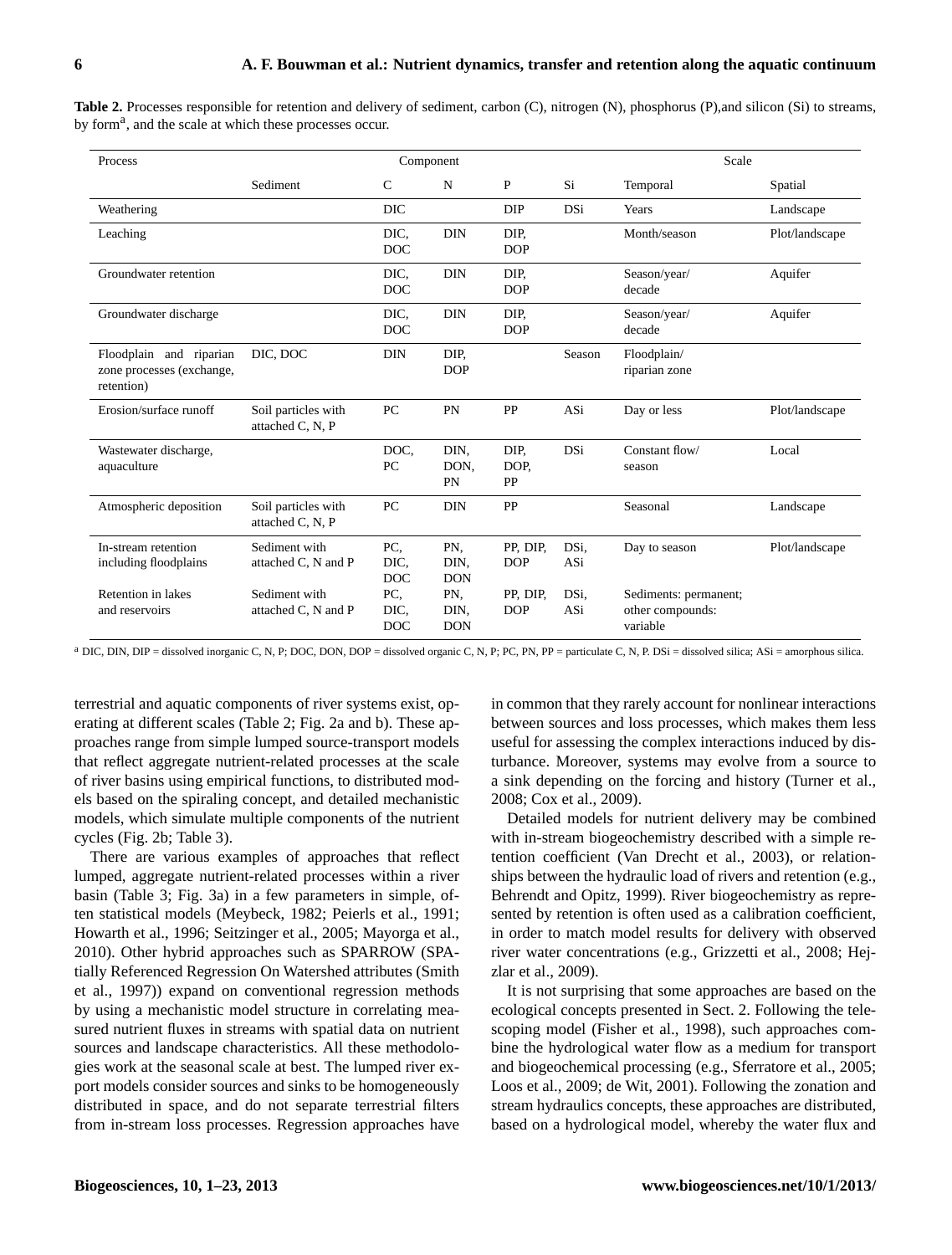

**Fig. 2.** Scheme of spatial and temporal scales **(a)** within a river system, **(b)** complexity and type of model within these domains, increasing complexity of models when moving from the top right to the bottom left corner; lumped models with annual time scale are in the top right corner, and mechanistic models with a time step of days or less in the bottom left corner, **(c)** the scale of delivery and **(d)** the scale of in-stream processes.

nutrients therein are partitioned into surface runoff, and flow through the soil to groundwater, riparian zones and surface water as depicted in Figure 1.

In order to stratify the river according to the longitudinal river continuum concept based on stream size, the river network can be subdivided into reaches, for example based on Strahler orders (Strahler, 1952). Strahler stream ordering is also used in estimates of sediment yield per unit area, which generally decreases with increasing catchment area, except for rivers where channel bank erosion is the dominant source of sediment (Walling, 1983; Richards, 1993). Stream ordering allows an understanding and underpinning of the empirically derived value of the exponents, as well as the relative contributions of hillslope sediment delivery and channel bank erosion (Prosser et al., 2001). Many biogeochemical processes such as water–air exchange and gas saturation states scale with river order; Strahler orders are consequently often used in global upscaling procedures (Downing et al., 2012; Raymond et al., 2012).

Subdividing river stream networks allows for applying the spiraling concept (see e.g., Ensign and Doyle, 2006), thus arriving at an elaboration of the catchment concept (Petts, 1994). The spiral length consists of two parts: the uptake length, which is the distance travelled in dissolved form, and the turnover length, which is the distance travelled within the benthic compartment. Usually, uptake length is much longer than turnover length. Uptake length is generally evaluated empirically at the reach scale (Stream Solute Workshop, 1990), with nutrient enrichment experiments, following nutrient decay downstream from a point-source, or with transport-based analysis (various references in Ensign and Doyle, 2006). One of the main limitations of the spiraling concept is that it generally neglects temporal variability in the hydrologic drivers and focuses on baseflow conditions.

Examples of mechanistic models include HSPF (USEPA, 2011; Skahill, 2004), INCA (Whitehead et al., 1998a; Whitehead et al., 1998b), SWAT (Arnold and Fohrer, 2005) and Riverstrahler (Garnier et al., 1995) (Table 3). Such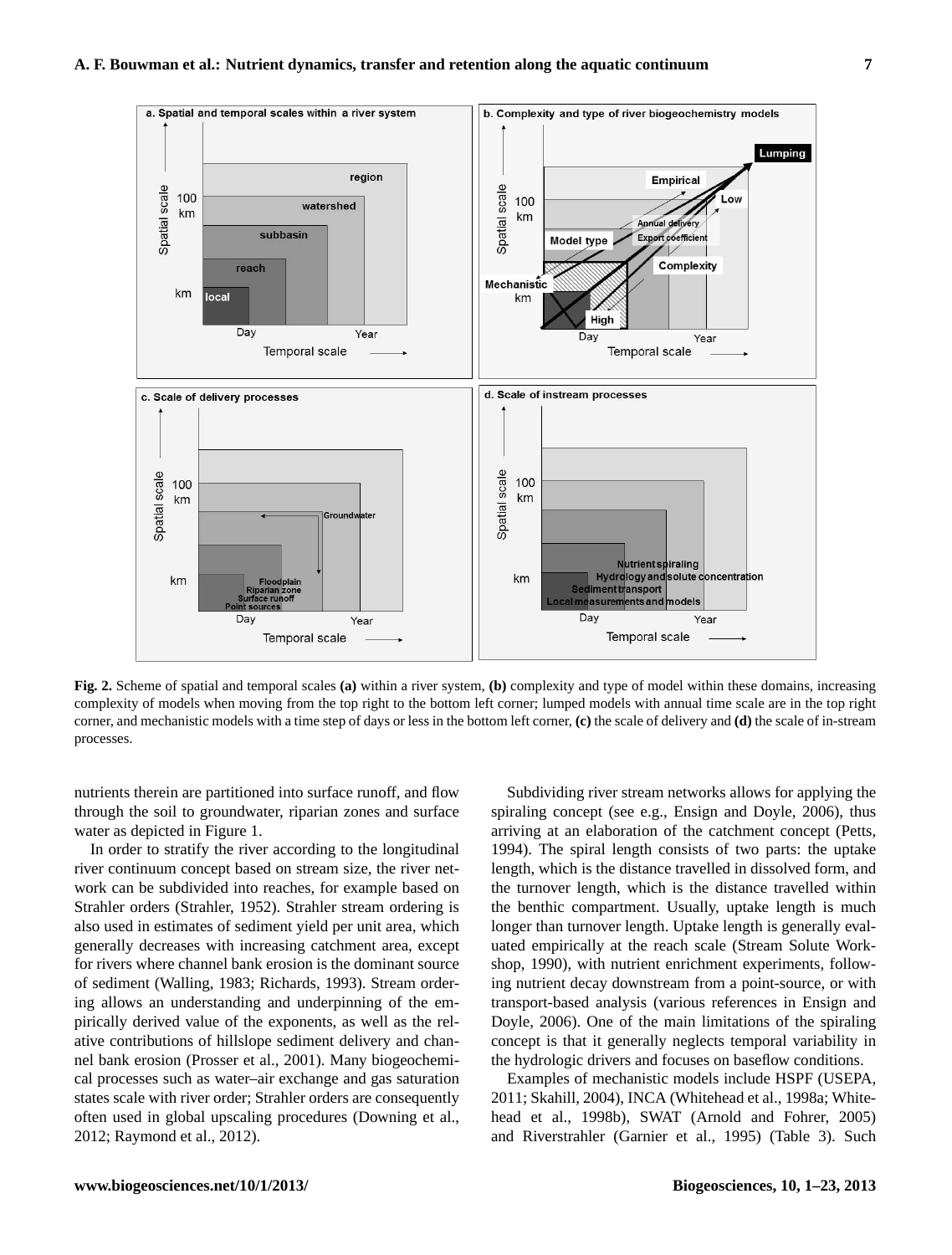| <b>Type</b> | Scale                       | Approach                                                                                                                                                                                  | Description                                                                                                                                                                                                          | Examples                                                                                                                                                                 |
|-------------|-----------------------------|-------------------------------------------------------------------------------------------------------------------------------------------------------------------------------------------|----------------------------------------------------------------------------------------------------------------------------------------------------------------------------------------------------------------------|--------------------------------------------------------------------------------------------------------------------------------------------------------------------------|
| Lumped      | River basin                 | Regression of nutrient<br>inputs with measured river<br>export; generally these<br>models cover one nutrient<br>species, or several<br>species-specific regression<br>models are combined | Describes general relationships<br>between land processes and river<br>export; allow for extrapolation<br>to rivers where measurements of<br>nutrient export are lacking                                             | Single-species models: Meybeck<br>(1982); Peierls et al. (1991; May-<br>orga et al., 2010) Howarth et<br>al. (1996); range of nutrient<br>species: Mayorga et al. (2010) |
| Hybrid      | Sub-basin to<br>river basin | Regression combined with<br>spatially explicit informa-<br>tion on river basin charac-<br>teristics                                                                                       |                                                                                                                                                                                                                      | Smith et al. (1997); Alexander et<br>al. (2008)                                                                                                                          |
| Distributed | Reach                       | Spiraling approach, based<br>on transport medium                                                                                                                                          | Considers uptake length (the<br>distance travelled in dissolved<br>form) and turnover length (dis-<br>tance travelled within the ben-<br>thic compartment)                                                           | Ensign and Doyle (2006)                                                                                                                                                  |
|             | Reach                       | Mechanistic approach,<br>based on water flow as<br>transport medium                                                                                                                       | Describes algal growth, death<br>settling, and decompo-<br>and<br>sition and mineralization to<br>organic compounds, adsorp-<br>tion/desorption of particulate<br>on mineral particles, and<br>P<br>denitrification. | HSPF (USEPA, 2011; Skahill,<br>2004), INCA (Whitehead et al.,<br>1998a, b), SWAT (Arnold and<br>Fohrer, 2005) and Riverstrahler<br>(Garnier et al., 1995)                |

**Table 3.** Examples of available approaches for describing nutrient transport from land to sea through rivers.

mechanistic models describe algal growth, death and settling, and decomposition and mineralization to organic compounds, adsorption/desorption of particulate P on mineral particles, and denitrification. Based on the hydrology, these models actually move towards an integration of ecology with hydromorphology (Vaughan et al., 2009) and geomorphology (Thorp et al., 2006) by linking ecology, biogeochemistry and the physical habitat. The complexity of deterministic models often creates intensive data and calibration requirements, which generally limits their application in large watersheds.

The growing availability of digital, high-resolution, spatially and temporally explicit data on climate, elevation, hydrology, vegetation, soils, lakes, wetlands, dams and reservoirs, lithology, aquifers, geology, as well as data on human interventions in river systems, enables us to combine the river ecology concepts in mathematical models and improve existing concepts. For example, while Strahler order number, which is the basis of the river continuum concept, has been used previously as a proxy for watershed dimensions, channel size and stream discharges (Strahler, 1952), we are now able to quantify such properties directly and spatially explicitly, and combine physical properties with those characteristics that are relevant to ecological concepts, such as water chemistry and water temperature (Van Vliet et al., 2011; Van Beek et al., 2011).

Most available models describe one element or a limited number of processes or elements in the river landscape, depending on the discipline of the developers. Models either focus on the delivery processes (Fig. 3b), in-stream processes (Fig. 3c), or disregard landscape elements such as soils, groundwater or riparian zones. In order to understand the impact of human activities that are important for nutrient processing in river basins, and the consequent changes in nutrient export to coastal seas, it is important to extend the existing concepts further with well-balanced approaches.

# **4 Towards an integrated model for nutrient transfer from land to ocean**

The above examples show that river ecology concepts have been extremely useful in the development of river biogeochemistry concepts. River models are needed that merge both terrestrial and aquatic aspects (Grimm et al., 2003; Manzoni and Poporato, 2011), including groundwater reservoirs and upland areas (Melles et al., 2012) and wetlands, riparian zones and floodplains (Hattermann et al., 2006). A first attempt is the telescoping ecosystem model (Fisher et al., 1998), which includes the stream and the riparian zone (Table 1). However, this approach needs to be extended with a balanced description of the water flow with sediment, C, and nutrient delivery to streams through the successive filters in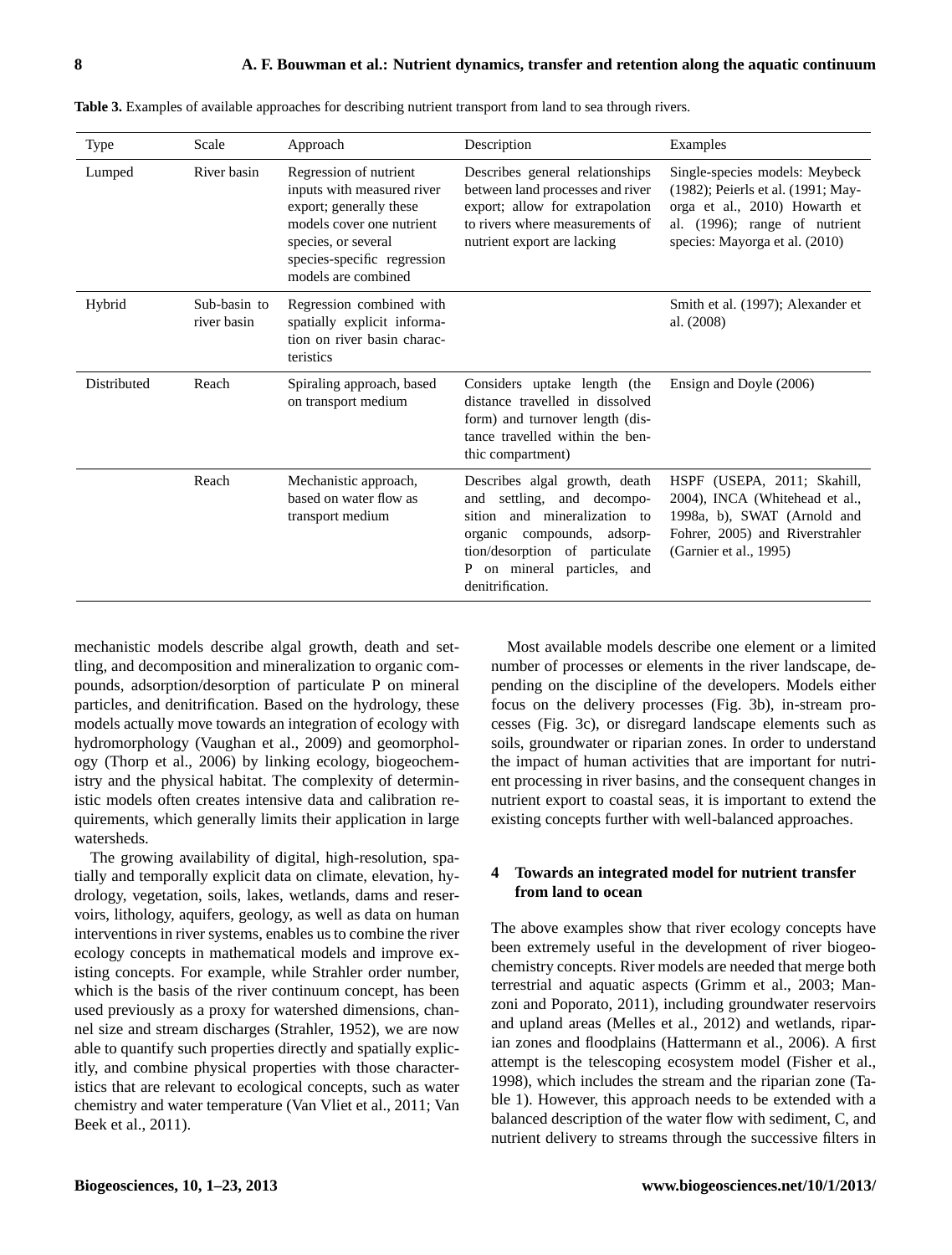## a. Lumped regression models



b. Models with focus on delivery processes



c. Models with focus on in-stream processes



d. Land-river model framework



**Fig. 3.** Schemes for **(a)** lumped river-basin scale regression models; **(b)** models with focus on land-based nutrient delivery processes to streams; **(c)** models with focus on in-stream biogeochemical processes; **(d)** land–river model framework that adequately accounts for terrestrial and aquatic processes (in Fig. 3c and d, a simplified N cycle is depicted).

the landscape and the stream itself, including lakes, wetlands and reservoirs.

Here, we aim to provide first steps towards a concept for such a river model that adequately accounts for terrestrial and aquatic processes (Fig. 3d). We concentrate on the material flows from below the soil surface to the river mouth, i.e., using information from a dynamic vegetation and agricultural model, and describing the transport and biogeochemical processes of C and nutrients in the hydrological system of river networks between the soil and the mouth of the river. We also focus on approaches that are applicable at large scales including river basins, continents and the whole globe, and the rich literature on detailed modeling of nutrient exchange between the riverbed and water (e.g., Bardini et al., 2012) will not be covered.

Below, we will subsequently discuss all the elements needed to construct a model that can describe the terrestrial and river filter, i.e., the hydrology (Sect. 4.1), the delivery of dissolved C and nutrients to streams (4.2), and the in-stream processes (4.3). Riparian zones are considered external and covered in Sect. 4.2, while floodplain processing is considered in-stream processing. We then discuss issues related to the management of a chain of models, data scarcity and uncertainties (Sect. 4.4).

#### **4.1 Hydrology**

Hydrological water flow provides the medium for transport and biogeochemical processing, via surface runoff or flow through aquifers, streams, lakes, reservoirs and wetlands. Hydrological models focus on the catchment scale, the scale of river basins or larger up to the global scale (Table 4). This development is parallel to the growing availability of databases to parameterize models. Examples include the global HydroSHEDS 90-m drainage network (Lehner et al., 2008), the global database of large dams (Lehner et al., 2011) and the global 1-km soil mapping project (Sanchez et al., 2009).

We foresee that in the coming decade hydrological model lines will converge to hyper-resolution global hydrological models (Wood et al., 2011); such models will describe the integrated hydrological system as a whole at 1 km resolution or less, involving water and energy fluxes through the series of interconnected bioactive compartments formed by groundwater, soil water, streams, lakes, wetlands, floodplains and reservoirs (Blair et al., 2004), and including water abstraction and human water consumption and with the capacity to model vegetation, crop growth and the cycling and transport of C and nutrients. This will allow for investigating the important role of mountains in the regional hydrology (Viviroli and Weingartner, 2004), and processes in regions with freeze–thaw cycles and permafrost. The river continuum and flood pulse concepts (Table 1) and floodplain inundation can even be investigated in a spatially explicit manner at the global scale using recent approaches involving water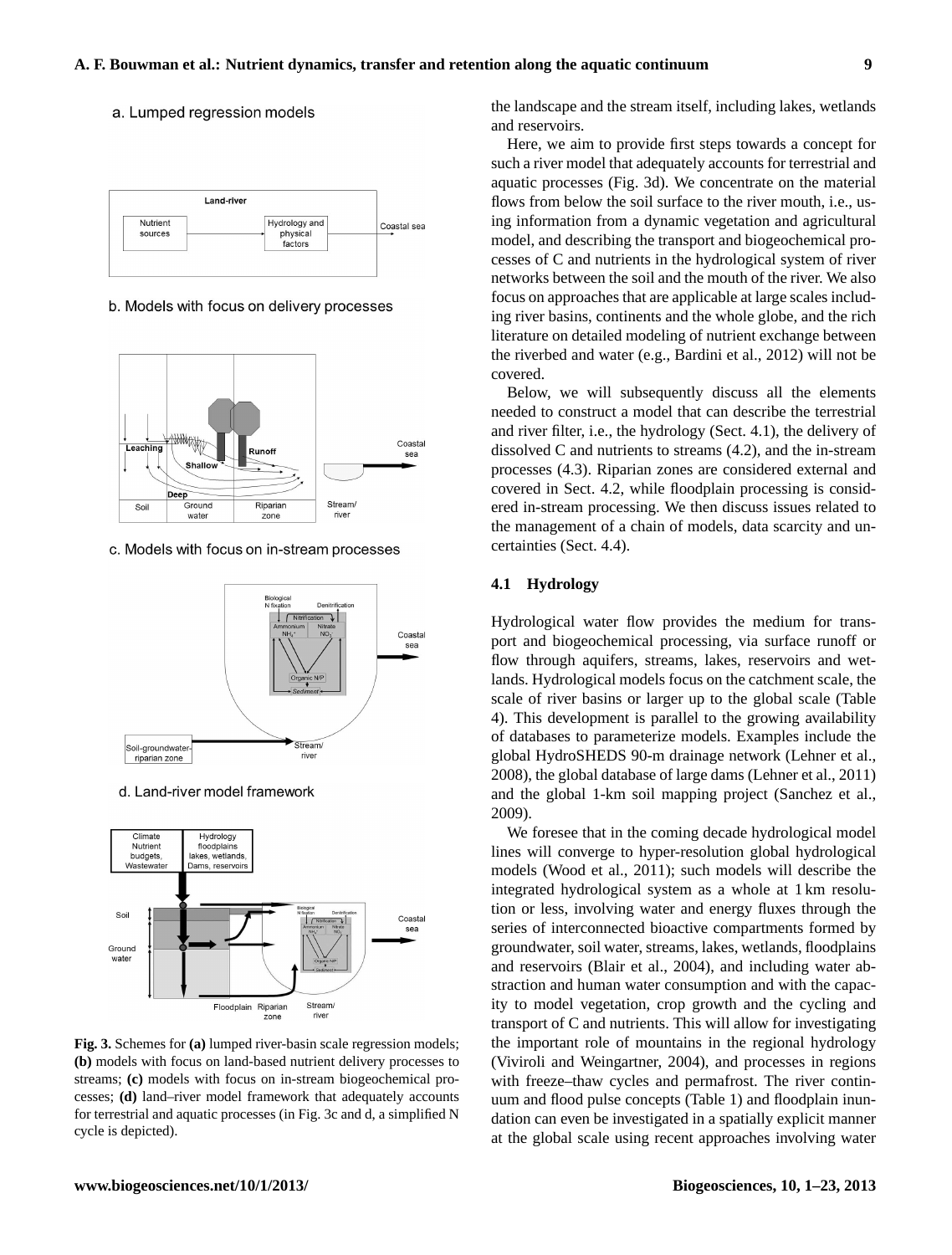| Scale                                   | Description                                                                                                                                                                                                                   | Examples                                                                                                                                                                                                                         |
|-----------------------------------------|-------------------------------------------------------------------------------------------------------------------------------------------------------------------------------------------------------------------------------|----------------------------------------------------------------------------------------------------------------------------------------------------------------------------------------------------------------------------------|
| Catchment                               | Parameterization of within-catchment soil wet-<br>ness and water redistribution                                                                                                                                               | Beven and Kirkby (1979)                                                                                                                                                                                                          |
| Catchment to river basin                | Semi-distributed integrated models                                                                                                                                                                                            | Abbott et al. (1986)                                                                                                                                                                                                             |
|                                         | Distributed<br>combining<br>models.<br>three-<br>dimensional<br>variably<br>saturated subsurface<br>flow with two-dimensional surface flow                                                                                    | Jones et al. (2008); Maxwell (2009)                                                                                                                                                                                              |
| River basin to continental to<br>global | System theoretical modeling principles (Dooge,<br>1973) are applied globally at 1 to 0.5 degree<br>grids to describe the complete water system in-<br>cluding groundwater, reservoirs, lakes and hu-<br>man water abstraction | Alcamo et al. (2003); Oki et al. (2001);<br>Fekete et al. (2002); Döll et al. (2008);<br>Arnell (2003); Milly and Schmakin<br>$(2002)$ ; Widein-Nilsson et al. $(2007)$ ;<br>Hanasaki et al. (2008); van Beek et<br>al. $(2011)$ |
|                                         | Hydrology in land surface models of general cir-<br>culation models (GCM), and vertical water and<br>energy balance and dynamic vegetation models                                                                             | Dirmeyer et al. $(2006)$ ; $(Cox et al.,$<br>$2000$ ; Sitch et al. $(2003)$ ; Krinner et<br>al. $(2005)$                                                                                                                         |

**Table 4.** Hydrological models at different scales

flow in all compartments (Van Beek et al., 2011; Yamazaki et al., 2011) (Table 4). Floodplain dynamics are important hydrological features in many large rivers with strong seasonal patterns and not or only slightly affected by human engineering (Blair et al., 2004; McClain and Naiman, 2008; Melack, 2011; Alsdorf et al., 2010).

By extending these models with in-stream biogeochemistry and sediment, C and nutrient transport (Fig. 3d), river ecology and biogeochemical concepts can be tested and spatiotemporal biogeochemical pathways explicitly resolved for the first time. The single most important condition for this development is that the quality of global rainfall estimates is improved, as errors in rainfall forcing are the largest among the error sources in global hydrological models (Biemans et al., 2009; Sperna Weiland, 2011).

## **4.2 Delivery processes**

Delivery processes of sediment and particulate and dissolved C and nutrients act between the local and reach scale, except for groundwater delivery (Fig. 2c). While the spatial scale for most delivery and in-stream processes varies from local to the reach, the temporal scale varies from days for point sources and surface runoff to days to weeks or months for riparian zones, and from weeks to years for shallow aquifers and years to many years for deep aquifers. To arrive at a realistic estimate of the delivery at one point in time, we need models that describe this multitude of temporal scales for the various pathways of nutrient delivery and processes. Subsequently, we discuss potential model approaches for the delivery of sediment and particulate nutrients to streams (4.2.1), delivery of dissolved organic C and nutrients to aquifers (4.2.2), weathering (4.2.3), biogeochemical processes in aquifers and delivery to riparian zones and streams (4.2.4), biogeochemical processes in riparian zones, and delivery to streams (4.2.5) and nutrient delivery in wastewater (4.2.6).

# **4.2.1 Delivery of sediment and particulate carbon and nutrients to streams**

While N and P delivery show increasing trends as a consequence of human activities, the delivery of C is not affected or even decreases as a consequence of deforestation. Allochthonous material entering streams ranges from large wood to fine particulate organic matter; it may be old carbon from sedimentary rock recycling to recently fixed carbon (Blair et al., 2004), and it may be broken down locally or transported downstream (Webster et al., 1999). C inputs into a stream, lake or reservoir thus include the POC (particulate organic carbon) transported from upstream, and biomass produced in situ. At the same time, various transformations between particulate, dissolved and gaseous phases may occur during the transport of C in rivers (e.g., Webster et al., 1999). Numerous factors influence POC and oxidant inputs (that drive POC turnover and preservation), including climate, hydrology, geology, and biota (e.g., Blair et al., 2004). Variations in these environmental parameters lead to changes in POC composition and preservation mechanisms as one moves through the entire system. Allochthonous C and nutrient inputs entering streams, floodplains and wetlands can be obtained from global dynamic vegetation models (e.g., Sitch et al., 2003).

Turning to sediment production processes, there is large uncertainty regarding the relative contribution of different sediment production processes, i.e., hillslope sediment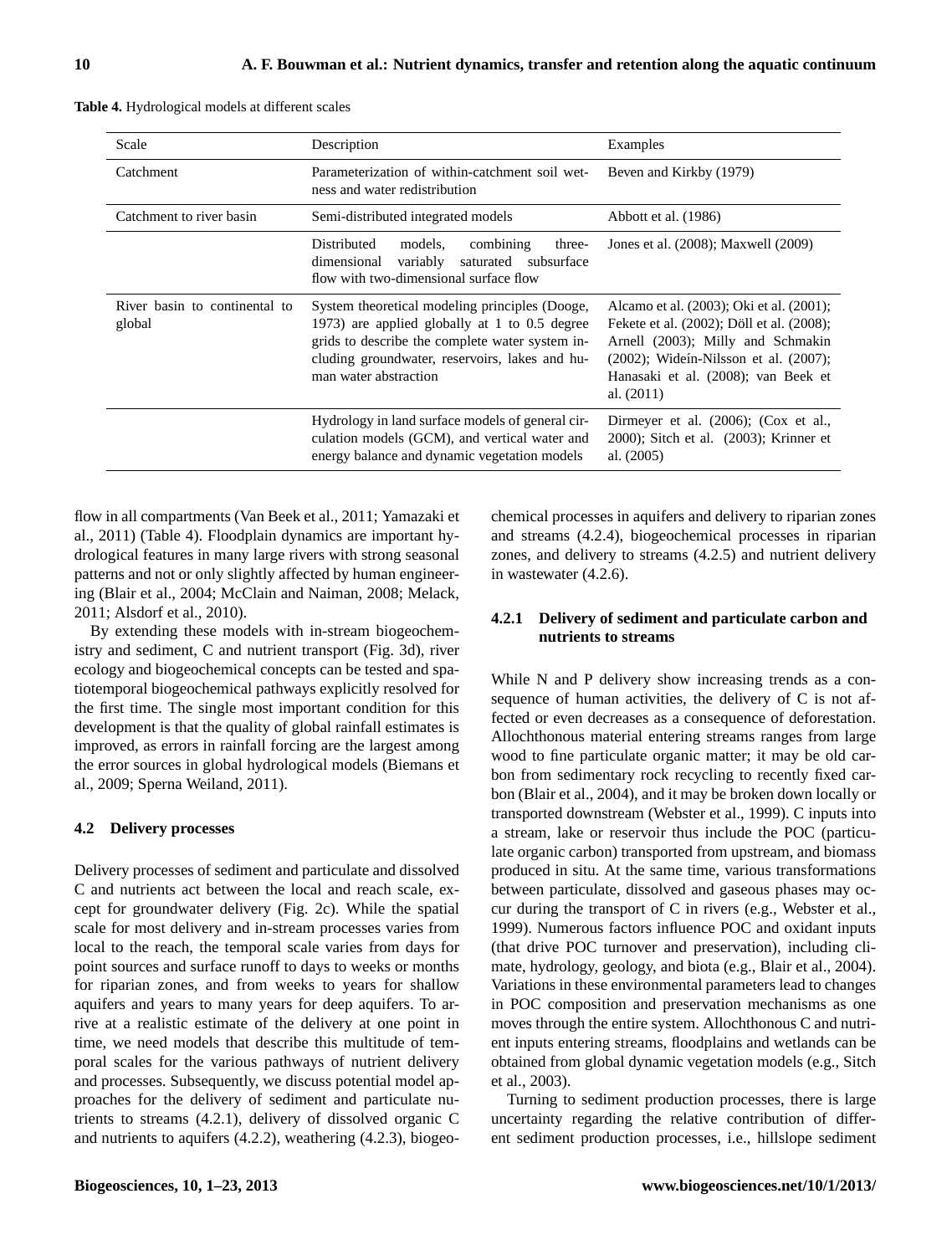delivery, gully formation, mass movement (slumps) and channel bank erosion (Syvitski et al., 2005). Various approaches with different levels of complexity are generally used to model sediment delivery. Due to the large spatial variation in soil-physical and landscape characteristics, models describing particle detachment and transport require extensive field surveys or substantial calibration, and their application remains limited to hillslopes or smaller catchments (Table 5). Models describing soil loss at the plot and landscape scale need to be extended with re-sedimentation within the landscape, since sediment delivery to streams generally decreases along with travel distance. Predictions at the catchment scale are often based on a sediment delivery ratio (Table 5), i.e., the proportion of the detached sediment that is actually delivered to the channel system.

Lithology, hydrology, relief, climate (storm events), and land use direct these mass-wasting processes that influence the balance between bedrock, soil, and vegetation delivered to waterways and thus the transported amount of POM (particulate organic matter) associated with minerals versus more labile POM not bound to mineral particles (e.g., the conceptual approach of Blair et al., 2004).

Mountains covering only a small fraction of the area of a river basin can supply a large part of the material transported by the river, and thus regulate the ecological characteristics of river reaches and floodplains downstream (e.g., the Amazon; McClain and Naiman, 2008). A recent sediment delivery and transport model was developed for large river basins (Loos et al., 2009). The model approach is mechanistic and spatially explicit with a  $3 \times 3$  km resolution and a monthly temporal resolution; it uses global data on terrain elevation, vegetation cover, land use, and soil types to calculate sediment detachment and transport to the stream system. An elaborate version of the model also calculates sediment production by bank erosion, deposition in reservoirs, and conveyance loss due to floodplain sedimentation along the drainage network. Simulation results for large rivers (Rhine, Mississippi, Mekong) range between a factor of 1.2–2 around observed values.

# **4.2.2 Delivery of dissolved carbon and nutrients to aquifers**

The movement of dissolved organic carbon (DOC) through soils and aquifers is an important process for the transport of carbon within ecosystems and also the formation of soil organic matter. In some cases, DOC fluxes may also contribute to the C balance of terrestrial ecosystems; in most ecosystems, they are an important vector of energy, C, and nutrient transfers from terrestrial to aquatic ecosystems (and oppositely for river bank infiltration situations). Despite their importance for aquatic biogeochemistry, these fluxes are rarely represented in conceptual or numerical models of terrestrial biogeochemistry, because they generally represent a small loss term. This is also due to the lack of a comprehensive understanding of the suite of processes that control DOC dynamics.

For the transfer of nutrients from soils, different approaches exist, mainly from agronomic studies. An example of a global-scale approach of the movement of nutrients from soils to surface water via surface runoff and leaching to groundwater is the model of Van Drecht et al. (2003, and the European-scale approach by Velthof et al. (2009), both being summary models based on detailed models. However, no straightforward insight exists on the role of DOC in groundwater denitrification. Siemens et al. (2003) concluded that soil DOC is not an important electron donor in denitrification, whereas Starr and Gillham (1993) and Baker et al. (2000) concluded the opposite. The redox reactivity of DOC thus appears to be location-specific, which is in line with the general observation that the biodegradability and composition of DOC in pore water varies (Qualls and Haines, 1992; Artinger et al., 2000; Maurice et al., 2002). Further work is needed to elucidate the relation between DOC composition and its degradability before accurate predictive modeling is possible.

# **4.2.3 Weathering**

Perhaps the most uncertain source of nutrients in rivers is weathering. Weathering is a source of dissolved inorganic carbon, phosphorus and silicon (Table 2), and calcium, magnesium and potassium. Key factors that control chemical weathering processes in the field are, e.g., lithology, runoff, temperature, physical erosion, morphology, soil, ecosystems, land use as well as tectonic activity (various references in Hartmann and Moosdorf, 2011). The influence of each of these factors on chemical weathering processes and rates is well understood and based on laboratory and field research.

Climate has a marked influence on weathering rates, and an increase in temperature and precipitation may increase weathering rates of minerals (Bolt and Bruggenwert, 1976) producing dissolved Si, P and alkalinity (Table 2). However, factors such as soil age, lithology, runoff and land cover may have a more pronounced effect on weathering rates at the regional to continental scale (Hartmann et al., 2011; White et al., 2005). Tropical river basins play a major role in chemical weathering and transfer of dissolved Si and alkalinity to rivers and oceans due to their geological and climatic settings (Jennerjahn et al., 2006). Because global warming is believed to be especially pronounced at high latitudes in the Northern Hemisphere, a change in structure and cover of vegetation could rapidly alter the hydrology and biogeochemistry of river systems and land–ocean interactions along the coasts of the Arctic Ocean (Humborg et al., 2006). Human-induced land use changes may have similar impacts.

Despite the multitude of existing weathering studies, it is difficult to derive reliable and spatially explicit information on weathering rates and related processes at regional scale. Spatially explicit information on chemical weathering rates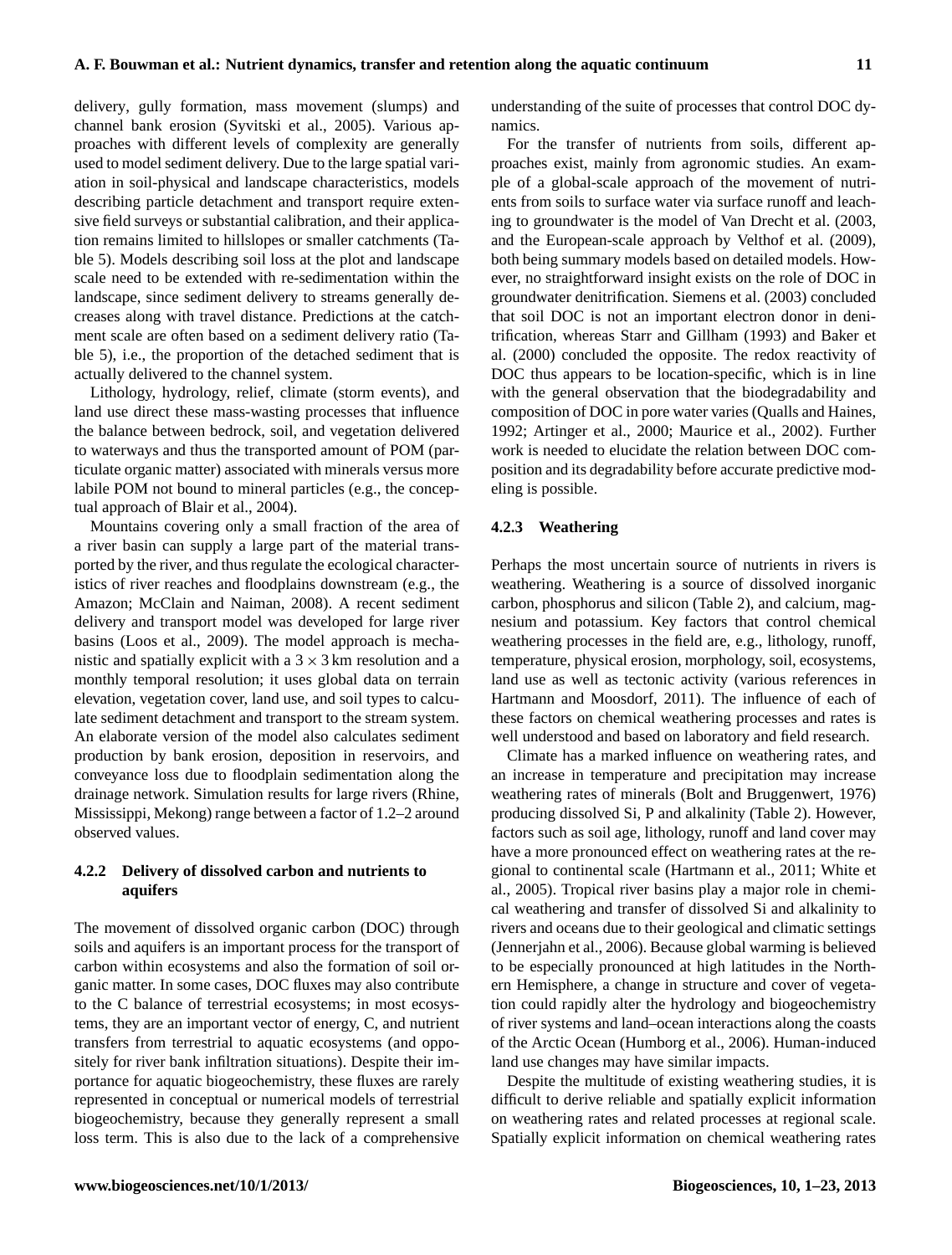| ٧ | ۰,<br>٦<br>٠<br>٠ |
|---|-------------------|
|   |                   |

| Table 5. Approaches for describing soil particle detachment, erosion, sediment delivery to streams, channel bank erosion, sediment transport |  |  |
|----------------------------------------------------------------------------------------------------------------------------------------------|--|--|
| in rivers and sediment trapping in reservoirs.                                                                                               |  |  |

| Process                                   | Description                                                                                                                                                                                                                                                                                                                                          | Examples                                                                                                     |
|-------------------------------------------|------------------------------------------------------------------------------------------------------------------------------------------------------------------------------------------------------------------------------------------------------------------------------------------------------------------------------------------------------|--------------------------------------------------------------------------------------------------------------|
| Soil particle detachment and<br>transport | Models for describing detachment of soil particles and<br>transport by rainfall and overland flow                                                                                                                                                                                                                                                    | Morgan et al. (1998); Mor-<br>gan (2001); Van Rompaey et<br>al. (2001); Jetten and Favis-<br>Mortlock (2006) |
| Soil erosion                              | Spatially distributed physics-based concepts for estimat-<br>ing overland flow and soil detachment potential, based on<br>soil characteristics, vegetation cover, tillage and soil mois-<br>ture status. Transfer functions relating soil types to physi-<br>cal characteristics are a key component.                                                | Kirkby et al. (2004)                                                                                         |
| Sediment delivery ratio (SDR)             | Sediment delivery to streams generally decreases with<br>longer travel distances of sediment particles; approaches<br>to estimate SDR are essentially empirical, based on path-<br>way length, roughness and hill slope, and are calibrated<br>against observed delivery                                                                             | Van Dijk and Kwaad (1998)                                                                                    |
| Channel bank erosion                      | Meander migration rates; bank erosion generally in-<br>creases with river or catchment size, but with large un-<br>certainty                                                                                                                                                                                                                         | Hooke (1980); Lawler (1993);<br>Van de Wiel (2003)                                                           |
| Fluvial sediment flow                     | Models based on two-dimensional floodplain topography<br>and vegetation by hydrological model output, and sinks in<br>reservoirs and floodplains<br>Physically based approaches include estimates of sedi-<br>ment transport capacity of specific stream power, channel<br>slope, roughness and sediment grain size                                  | Doomen et al. (2008);<br>Prosser and Rustomji (2000)                                                         |
| Sediment trapping                         | Models use observation records and rating curves, or a<br>drainage basin flux model based on drainage area, relief,<br>averaged discharge and basin-distributed temperature;<br>Empirical deterministic approaches have been developed<br>that relate reservoir trapping efficiency to reservoir stor-<br>age volume and mean annual input discharge | Syvitski et al. (2005); Walling<br>$(2006)$ ;<br>Verstraeten and<br>Poesen (2000)                            |

is essential for river biogeochemistry models. However, extrapolation to areas without monitoring data, but with heterogeneous lithology, is difficult partly because of lack of data for catchments to isolate the influence of above key factors. A further problem in identifying predictors at the regional scale is that relevant potential predictors for weathering rates are often correlated or intimately intertwined. Slope gradient, lithology, runoff, temperature and soil properties are relevant factors to consider for empirical models as proposed by Hartmann and Moosdorf (2011).

# **4.2.4 Biogeochemistry in aquifers and delivery to riparian zones and streams**

While transport, weathering and retention processes act at local to reach scale in shallow aquifers, water and solutes may be transported over long distances in deep aquifers (Fig. 2d). Since groundwater travel times may vary from less than one year to millions of years and travel distances may vary from less than 100 m to more than 1000 km (Clark and Fritz, 1997; Ingebritsen et al., 2006), it is necessary to simulate the contribution of historical inputs to the groundwater system, and temporary storage and retention processes such as denitrification during transport (Böhlke et al., 2002).

The redox reactivity of DOC in aquifers is locationspecific (see Sect. 4.2.2), and further work is needed to understand and quantify the relative role of dissolved and particulate phases as an electron donor in groundwater systems. This particularly holds for pyrite, which may be more important as an electron donor in denitrification in aquifers than previously thought, particularly in low-lying areas (Postma et al., 1991). Models describing N transport and denitrification in groundwater at the global (Van Drecht et al., 2003) and European scale (Keuskamp et al., 2012) use the travel time coupled with information on the lithology (Dürr et al., 2005) to estimate the half-life of nitrate in groundwater.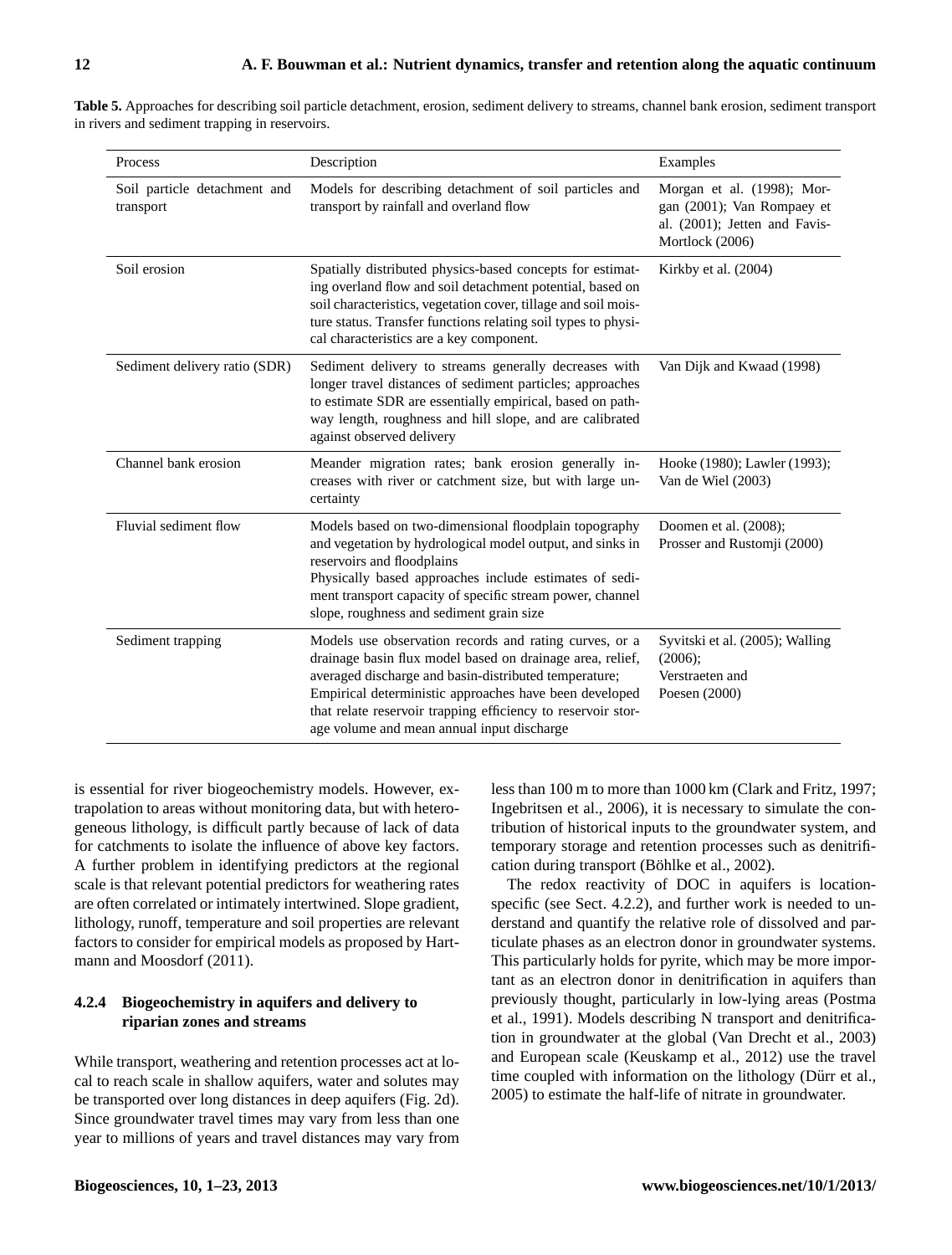Aquifers with similar petrographic properties display a similar composition in comparable hydrodynamic and hydrologic environments (Appelo and Postma, 2005). Hydrogeochemical characterization of aquifers as a basis for simulating groundwater composition, weathering, retention processes, and transport could improve the above models; an example is the recent aquifer typology map for 11 European countries (Wendland et al., 2008). Further improvements include the description of the processing of nutrients and of labile dissolved organic C (e.g., Jardine et al., 1992; Lee et al., 2006) and particulate organic C and pyrite in order to estimate the availability of electron donors for the denitrification process. Continued N loading of groundwater could ultimately lead to depletion of the sediment of electron donors such as pyrite and a more limited attenuation of nitrate in groundwater (Zhang et al., 2009).

The interaction between groundwater and surface water is heterogeneous at various scales, where interaction in the floodplain, riparian and hyporheic zone also plays a role (e.g., Fleckenstein et al., 2006; Sear et al., 1999). It will be impossible to model this complexity in detail at the basin scale. Approaches that deal with the small-scale heterogeneity in a typological way are promising for incorporation in supralocal models (Bertrand et al., 2012; Dahl et al., 2007).

# **4.2.5 Biogeochemistry in riparian zones and delivery to streams**

Riparian zones are noted for their nutrient and sediment retention capacity (Ranalli and Macalady, 2010), and have the potential to sequester C in places where oxygen supply is limited by the stream water thus hampering aerobic decomposition of organic matter (Holden, 2005). Denitrification in riparian buffers is often found to be the major process responsible for  $NO_3^-$  removal from subsurface runoff and groundwater (Hefting et al., 2003). Filtering of sediment from surface runoff and plant uptake from subsurface runoff are the main processes for P and  $NH<sub>4</sub><sup>+</sup>$  retention in these zones (Dorioz et al., 2006; Hoffmann et al., 2009). This filtering capacity of riparian zones is maximized when the depth of the groundwater flow from upland to stream channel is limited by an impermeable or less-permeable subsoil layer at 1–3 m below the soil surface (Hill, 1996). In these situations nutrients and groundwater move through the biologically active topsoil of the riparian zone before reaching the stream (Sabater et al., 2003; Vidon and Hill, 2004a).

A major problem when modeling processes in riparian areas is the lack of spatial detail of data on terrain and hydrogeological conditions. Even maps at the 1:10 000 to 1:20 000 scale may have limitations when determining the topography of riparian areas and adjacent upland perimeter slope (Vidon and Hill, 2004b). At such scales the contour interval is 5 m, and riparian areas with less than 5 m difference in elevation between the upland and riparian area cannot be delineated. Indices that combine surface topographical information with local climatic data, soil maps or groundwater table maps are often used to delineate riparian zones and wetlands (Beven and Kirkby, 1979; Merot et al., 2003; Rodhe and Seibert, 1999; Andersson and Nyberg, 2009). While these indices are generally suitable for areas with hilly topography and shallow soils overlying confined layers, they have shortcomings in more gently sloping terrain (Buttle et al., 2004; Buttle et al., 2001). Emerging technologies such as detailed digital elevation models and high-resolution remote-sensing methods combining laser scanning and hyperspectral imagery (Hall et al., 2009) will be useful to improve the delineation and characterization of riparian zones, and inundation area and depth in floodplains.

Carbon and nutrient transport modeling requires information on the retention time and reactivity within the riparian soil. This largely depends on the local flow path and hydraulic conductivity of the riparian soil layers, information that is available from the hydrology model (Sect. 4.1). Preferential flow paths and bypass flow significantly reduce the nutrient removal capacity (Hefting et al., 2004). A first attempt to simulate the flow of water and dissolved nutrients, and denitrification in riparian zones at the global scale (Bouwman et al., 2012) is a suitable starting point for modeling the riparian filter.

# **4.2.6 Delivery of nutrients in wastewater**

Sewage emissions of N and P constitute an important source of nutrients in freshwater and coastal marine ecosystems at local, regional, and even global scales (Seitzinger et al., 2010). In the past four to five decades, there have been important changes in sewage N and P emissions to surface water in many countries. Nitrogen emissions from sewage have changed because of increasing population and economic growth leading to changes in diet, urbanization, and construction of sewerage and wastewater treatment systems. Emissions of P from sewage have changed for the same reasons, but also because of changes in patterns of use of Pbased detergents in washing machines for both laundry and dishes. At the global scale, a simple model approach has been developed to describe spatially explicit wastewater contributions to river loading of N and P at the national scale (Van Drecht et al., 2009).

Freshwater aquaculture is a further source of emissions to surface water. The global annual production of finfish and shellfish in freshwater aquaculture systems has increased rapidly since the 1950s, particularly in Asia, Europe, North America and South America. Nutrient transformation and release from aquaculture includes many forms of inorganic, organic and particulate nutrients. A simple model to describe all these nutrient emissions to surface water has been developed recently (Bouwman et al., 2011).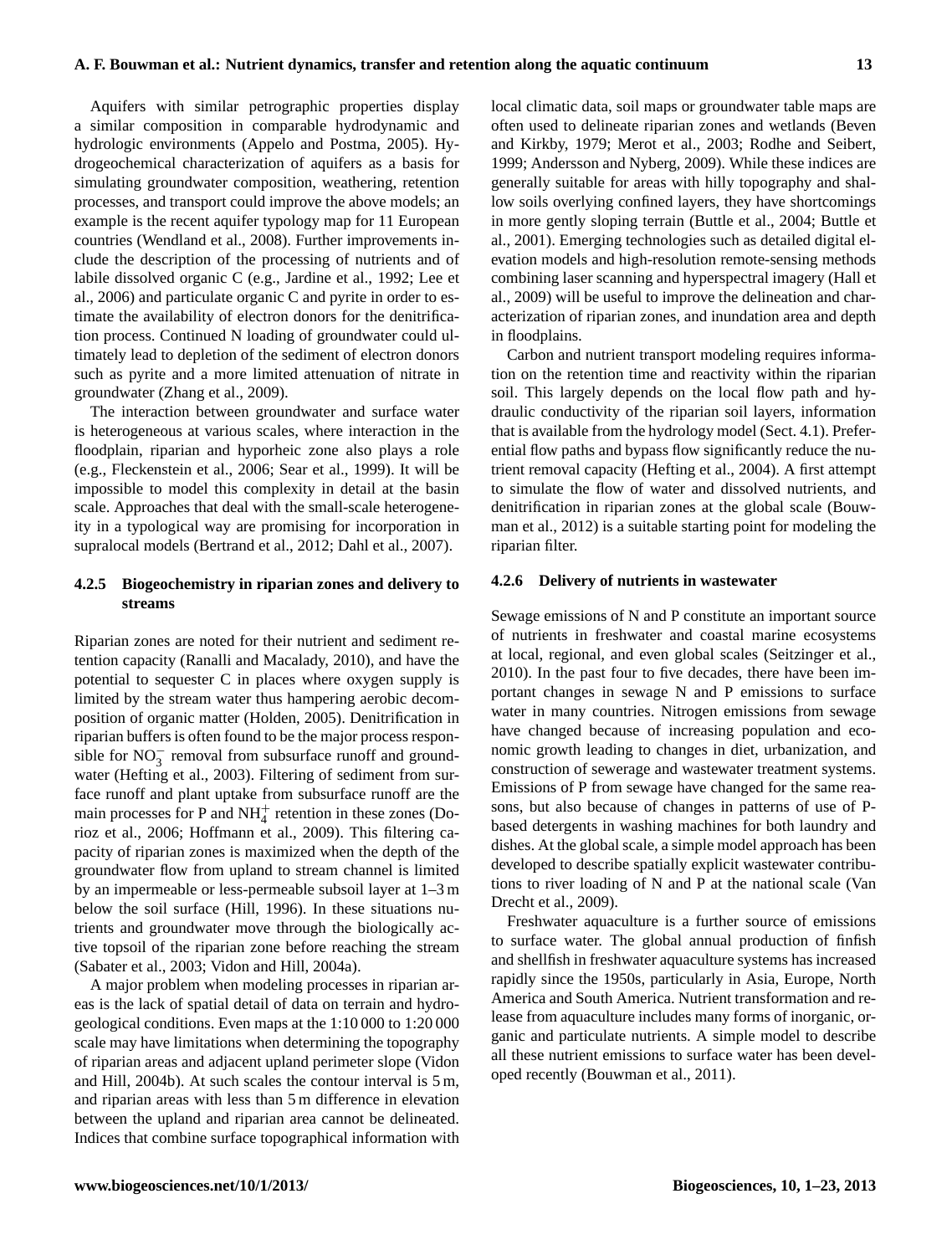# **4.3 In-stream processes**

Subsequently we discuss in-stream biogeochemistry (4.3.1), retention in lakes and reservoirs (4.3.2), bank erosion and sediment transport (4.3.3), floodplain sediment and POC deposition (4.3.4), and nutrient exchange between the stream and the hyporheic zone (4.3.5).

# **4.3.1 In-stream biogeochemistry**

The breakdown of leaves, sticks and branches falling into streams is generally near the point where the material enters the stream; the major product is fine particulate organic matter (FPOM), and only a fraction of the organic carbon is converted to  $CO<sub>2</sub>$  or lost as dissolved organic matter (Webster et al., 1999). Generally streams dominated by allochthonous inputs export more organic material than is metabolized because of the inefficient organic matter processing (Webster and Meyer, 1997). The exported refractory material may be transported over long distances and settle on the bottom of lakes, reservoirs or even oceans. River ecology concepts (e.g., the RCC) generally focus on labile POC, but should be complemented with approaches to describe both labile and mineral-associated POC, such as the conceptual model of Blair et al. (2004).

Parallel and linked to the processing of C, there is algal growth, death and settling, and decomposition, mineralization to organic compounds, adsorption/desorption of particulate P on mineral particles, and denitrification. In-stream biogeochemical processes (Figure 2d) operate between the local and reach scale. The working unit for the nutrient instream processes of most watershed-scale models is the reach (Marcé and Armengol, 2009); in detailed models the length of a reach could be 10–1000 m, with a representation of channel width and depth. In the other extreme, for example global models with a  $5 \times 5$  min or  $1 \times 1$  km resolution, the reach is determined by the local drainage direction used for routing of the water flow. At such scales, models describe processes at a scale that is dictated by the aggregation of the data.

Various formulations for biogeochemical reactions are possible, depending on the research question. If the interest is to analyze the combined effect of multiple disturbances, a mechanistic model is needed, such as the Riverstrahler model (Billen and Garnier, 2000). This model allows for analyzing, apart from other disturbances, the impact of changing nutrient load and changing nutrient ratios, and potential saturation of retention processes such as denitrification and P retention by sediment. If the main research target is to describe the nutrient balance of the system, the in-stream biogeochemistry model can be described with the much simpler reach-scale nutrient spiraling concept (Newbold et al., 1981) (Fig. 2d).

There is an important coupling between biogeochemistry and hydrology through the role of colloidal particles for reactive transport of particularly phosphate (Liu et al., 2011; Pokrovsky and Schott, 2002). So-called dissolved phosphate is frequently bound to Fe-oxide colloids. The settling and coagulation characteristics of such colloids need to be better understood for predictive modeling of nutrient dynamics in surface water. Sorbed species like phosphate can move through the particle-size spectrum on a piggy-back ride as colloids according to a process called colloidal pumping (Stordal et al., 1996; Wen et al., 1997). The settling properties of phosphate alter accordingly, and this phenomenon is therefore more important in upstream than in lowland rivers (Jarvie et al., 2012).

## **4.3.2 Retention in lakes and reservoirs**

Wetlands (Jordan et al., 2011), lakes (Venohr et al., 2005) and man-made reservoirs (Harrison et al., 2009) play an important role in the biogeochemistry of river networks. Sediment, C and nutrient retention in lakes and reservoirs result from a number of processes, including temporary storage in plant biomass, trapping of sediment and particulate C, N and P (Beusen et al., 2005), Si (Lauerwald et al., 2012), denitrification (Harrison et al., 2009), and exchange of dissolved P between sediment and water column (Brett and Benjamin, 2008). Sediment trapping in reservoirs is considered to have a major impact on global sediment transport in rivers. Estimated sediment trapping efficiencies range between 70 % to 100 % for large rivers (Vörösmarty et al., 2003). An important issue to consider is the possible saturation of nutrient retention may occur in lake sediments (Richardson and Qian, 1999) and streams (Bernot and Dodds, 2005). To analyze this, the historical nutrient loading of these systems needs to be accounted for.

Combining sediment and nutrient delivery, transport and trapping provides a challenge in finding a balance between the spatial and temporal scales at which the key processes operate, data availability and quality and computational feasibility (Loos et al., 2009). The description of processes within such water bodies is similar to that of the reach, ranging from simple formulations that resemble the spiraling approach, to mechanistic approaches such as Riverstrahler. Detailed spatially explicit global data on the location and extent of lakes and wetlands are available (Lehner and Döll, 2004), with a recent extension for the world's largest reservoirs (Lehner et al., 2011).

#### **4.3.3 Bank erosion and sediment transport**

Predictions of bank erosion rates are generally derived from estimates of meander migration rates (Table 5); often the focus is on sedimentation in downstream reservoirs. The next step is to trace the sediment flow along its way through the fluvial system, by combining two-dimensional floodplain topography and vegetation and hydrological model output, and quantification of sinks in reservoirs and floodplains. Estimates of suspended sediment transport are often based on observations, with an uncertainty that ranges from a factor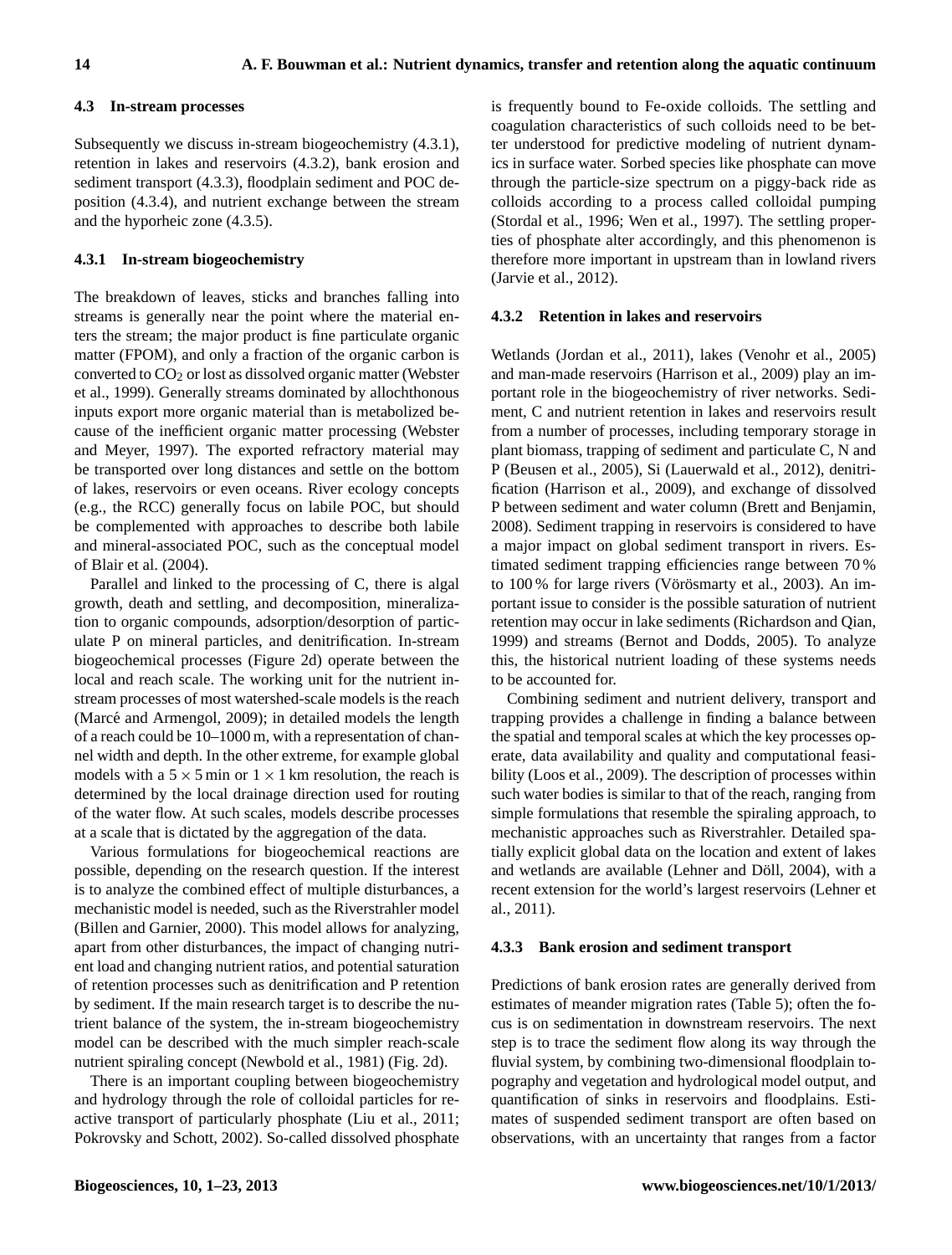of 2 for well-monitored rivers to an order of magnitude for poorly monitored rivers, particularly when peak flow events are poorly represented in the observation record.

#### **4.3.4 Floodplain sediment and POC deposition**

Floodplains are important features of some of the largest rivers in the world, such as the Amazon. Such floodplains play an important role in the temporary storage of sediment and associated POM (Blair et al., 2004). Deposition on floodplain surfaces and erosion of banks creates a slowly moving solid bed reactor for the processing of the OC (organic carbon), and the length and speed of the reactor will vary throughout the floodplain (Blair et al., 2004). Floodplain deposition can lead to considerable trapping of sediment and POM amounting to 10–40 % of the annual load (e.g., Walling et al., 2003). Current estimates are based on measured conveyance losses (e.g., Lambert and Walling, 1987), deposition measured during post-event surveys (e.g., Middelkoop and Asselman, 1998; Steiger et al., 2003), and modeling studies (Hung, 2011; Middelkoop and Van der Perk, 1998; Nicholas and Walling, 1997). Sediment trapping efficiencies in floodplains depend on – apart from sediment settling rates – water discharge over the floodplain, the inundated floodplain area and depth, and residence time of the flood water. The challenge is therefore to estimate annual sediment deposition per downstream unit of floodplain by deriving these variables from inventories of floodplain embankment and high-resolution digital elevation models in combination with flow characteristics (flow duration, stage, discharge) obtained from the hydrological model (Sect. 4.1).

# **4.3.5 Nutrient exchange between the stream and the hyporheic zone**

The hyporheic zone is typically defined as the portion of the alluvial aquifer in which surface water and groundwater mix (Gooseff, 2010). An important paradigm in stream ecology is that surface water downwells into sediments and brings materials to the hyporheic zone where they are often biogeochemically transformed and returned to the surface water in some altered form (e.g., Boulton et al., 2010; Bardini et al., 2012). Less emphasis has been placed on the role of upwelling groundwater on biogeochemical transformations at the surface water–groundwater interface (e.g., Krause et al., 2009). Hydrological exchange between the stream and hyporheic zone mediates transport of products from the biogeochemical activities within the sediments. Hotspots of primary productivity in the surface stream often result from exfiltrating nutrient-rich water. Conversely, infiltrating surface water supplies organic matter and dissolved oxygen to hyporheic invertebrates and microbes, enhancing hyporheic productivity (Boulton et al., 2010). A simple approach for describing hyporheic processes is based on the spiraling concept in the telescoping ecosystem model (Fisher et al., 1998).

## **4.4 A recipe for integrated modeling**

Advancement in scientific understanding and increasing computational power has resulted in a plethora of models that describe either in detail the hydrology (Sect. 4.1), the transfer of nutrients from soil to aquatic ecosystems (Sect. 4.2) or the biogeochemical processes within aquatic systems (Sect. 4.3). The relative importance of hydrology, nutrient delivery to streams and in-stream transformation processes in governing nutrient transfer from land to ocean cannot be determined a priori, because it depends on many factors including the loading and speciation of nutrients, the ecosystems within the watershed and the spatial and temporal domain covered. The challenge is to balance the detail in model descriptions for the various processes and systems involved with the availability of knowledge and data (Fig. 3d).

Data availability is a key problem in developing the river biogeochemistry models. Except for a limited number of intensively studied systems, data on the input of nutrients and transfer to the adjacent or downstream compartments in a river basin are scarce. This means that often the sediment, C, and nutrient concentrations at one particular place in the system may be known, for example in the stream, and that the processing and retention in those landscape elements delivering to the stream are not or poorly known. The problem of missing information is not easily solved. A common approach to step over this problem is to use simple, ad-hoc coefficients representing all processes between the soil and the river (Billen et al., 2001), or between the soil and the river mouth (Seitzinger et al., 2010), thus treating the whole landscape or river basin as one filter. While these semi-empirical models may have predictive power at the global scale and for current conditions, they will not suffice for accurate projections. These statistical models lump most processes in poorly constrained coefficients, and changes in system functioning in response to disturbance in hydrology (e.g., climate change) or nutrient input (e.g., policy) will not be reflected in these fixed coefficients and thus model projections. For accurate projections we thus have to include mechanistic process descriptions.

Mechanistic models that incorporate most essential process knowledge in detail for all compartments are not only limited by data availability, but also by computational limitations, in particular when uncertainty analysis needs to be included. Mechanistic models often lack robust measures of uncertainty in model coefficients and predictions, although recent developments for hydrological applications can also be used in biogeochemical models (Raat et al., 2004). Uncertainty analysis of more simple approaches such as the nutrient spiraling concept is much less difficult (Marce and Ar- ´ mengol, 2009). Sensitivity and identifiability analysis (Brun et al., 2001) during model development can help to analyze the relative importance of the successive delivery and retention processes in the landscape, and determine which are the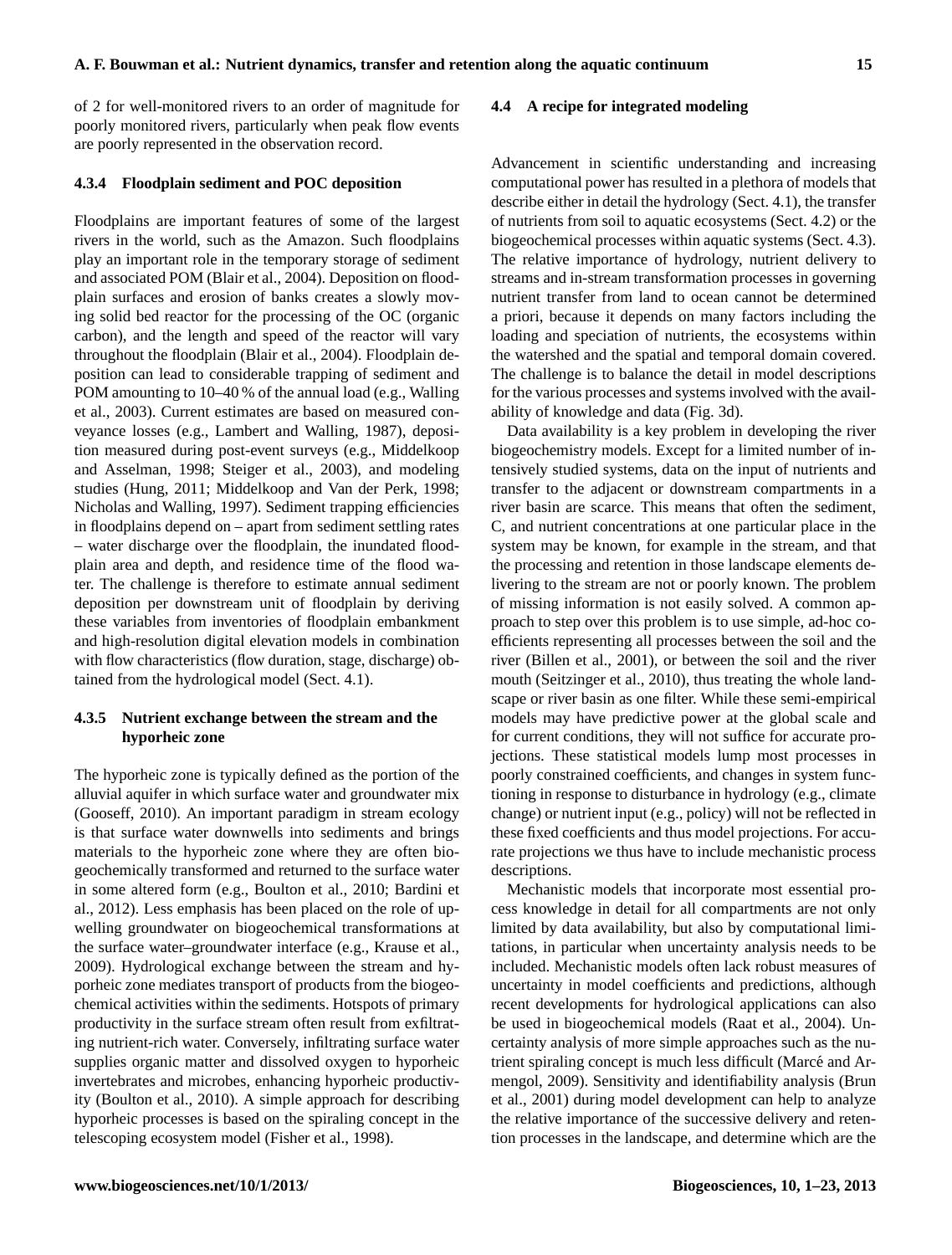most uncertain parts. Initially, further research would then concentrate on the most uncertain model components.

Detailed sensitivity and model identifiability analysis should together with specific research questions then guide further tailoring of the appropriate model in terms of complexity and temporal and spatial resolution. Detailed models of specific processes at small spatial and short temporal scales should be parameterized to be included in models describing regional- to global-scale transfer of nutrients from land to ocean. This may imply that for some substances more emphasis is given to accurate quantitative description of the hydrology (e.g., transport of water and suspended matter), while for some other materials more model resolution is required to adequately resolve the nutrient transfer from soils to aquatic systems (e.g., phosphorus) or within-stream nutrient processing (e.g., nitrogen).

# **5 Conclusions**

River ecology concepts have been extremely useful in the development of river biogeochemistry concepts. River ecology concepts are descriptive, and only few of the approaches are quantitative, such as the spiraling concept and the telescoping model, which is based on the spiraling concept. Water as the transporting agent, and the delivery of sediment, C and nutrients, is often exogenous to the model approaches.

In most ecological concepts, rivers are considered as either a single channel of flowing water or as the main channel plus river floodplains. In those rivers where lakes, wetlands or man-made reservoirs are part of the network, the retention processes within these water bodies need to be included for quantifying the biogeochemical filter of the river network.

Through merging perspectives, concepts, and modeling techniques, integrated approaches can be developed that encompass both aquatic and terrestrial components in heterogeneous landscapes in a changing world. To study the impact of multiple disturbances, and analyze possible solutions, we need to extend the existing ecological and biogeochemistry concepts with a balanced approach for assessing nutrient and sediment delivery, on the one hand, and nutrient in-stream retention on the other hand. This involves a multitude of disciplines and approaches that merge ecological concepts with those of soil and groundwater hydrology, chemistry and biology.

*Acknowledgements.* AFB gratefully acknowledges financial support from the Global Environment Facility (GEF), United Nations Environment Programme (UNEP), Intergovernmental Oceanographic Commission of the UNESCO (IOC/UNESCO) and other partners through the UNEP/GEF project "Global Foundations for Reducing Nutrient Enrichment and Oxygen Depletion from Land-based Pollution in Support of Global Nutrient Cycle". CPS acknowledges support from the European Research Council under the European Community's Seventh Framework Programme for ERC Starting Grant 278364.

Edited by: S. Bouillon

# **References**

- Abbott, M. B., Bathurst, J. C., Cunge, J. A., O'Connel, P. E., and Rasmussen, J.: An introduction to the european hydrological system – systeme hydrologique européen "she", 1. History and phylosophy of a physically-based distributed modeling system, J. Hydrol., 247, 45–59, 1986.
- Alcamo, J., Döll, P., Henrichs, T., Kaspar, F., Lehner, B., Rösch, T., and Siebert, S.: Development and testing the watergap 2 model of water use and availability, Hydrol. Sci., 48, 317–337, 2003.
- Alexander, R. B., Smith, R. A., Schwarz, G. E., Boyer, E. W., Nolan, J. V., and Brakebill, J. W.: Differences in phosphorus and nitrogen delivery to the gulf of mexico from the mississippi river basin, Environ. Sci. Tech., 42, 822–830, 2008.
- Alsdorf, D., Han, S. C., Bates, P., and Melack, J.: Seasonal water storage on the amazon floodplain measured from satellites, Remote Sens. Environ., 114, 2448–2456, 2010.
- Andersson, J.-O. and Nyberg, L.: Using official map data on topography, wetlands and vegetation cover for prediction of stream water chemistry in boreal headwater catchments, Hydrol. Earth Syst. Sci., 13, 537–549, 2009,

[http://www.hydrol-earth-syst-sci.net/13/537/2009/.](http://www.hydrol-earth-syst-sci.net/13/537/2009/)

- Appelo, C. A. J. and Postma, D.: Geochemistry, groundwater and pollution, 2nd edition, Taylor and Francis, London, 536 pp., 2005.
- Arnell, N. W.: Effects of ipcc sres emissions scenarios on river runoff: A global perspective, Hydrol. Earth Syst. Sci., 7, 619– 641, 2003,

[http://www.hydrol-earth-syst-sci.net/7/619/2003/.](http://www.hydrol-earth-syst-sci.net/7/619/2003/)

- Arnold, J. G. and Fohrer, N.: Swat2000: Current capabilities and research opportunities in applied watershed modelling, Hydrol. Proc., 19, 563–572, 2005.
- Artinger, R., Buckau, G., Geyer, S., Fritz, P., Wolf, M., and Kim, J. I.: Characterization of groundwater humic substances: Influences of sedimentary organic carbon, Appl. Geochem., 15, 97– 116, 2000.
- Baker, M. A. M., Valett, H. M., and Dahm, C. N.: Organic carbon supply and metabolism in a shallow groundwater ecosystem, Ecology, 81, 3133–3148, 2000.
- Bardini, L., Boano, F., Cardenas, M. B., Revelli, R., and Ridolfi, L.: Nutrient cycling in bedform induced hyporheic zones, Geochim. Cosmochim. Ac., 84, 47–61, [doi:10.1016/j.gca.2012.1001.1025,](http://dx.doi.org/10.1016/j.gca.2012.1001.1025) 2012.
- Behrendt, H. and Opitz, D.: Retention of nutrients in river systems: Dependence on specific runoff and hydraulic load, Hydrobiologia, 410, 111–122, 1999.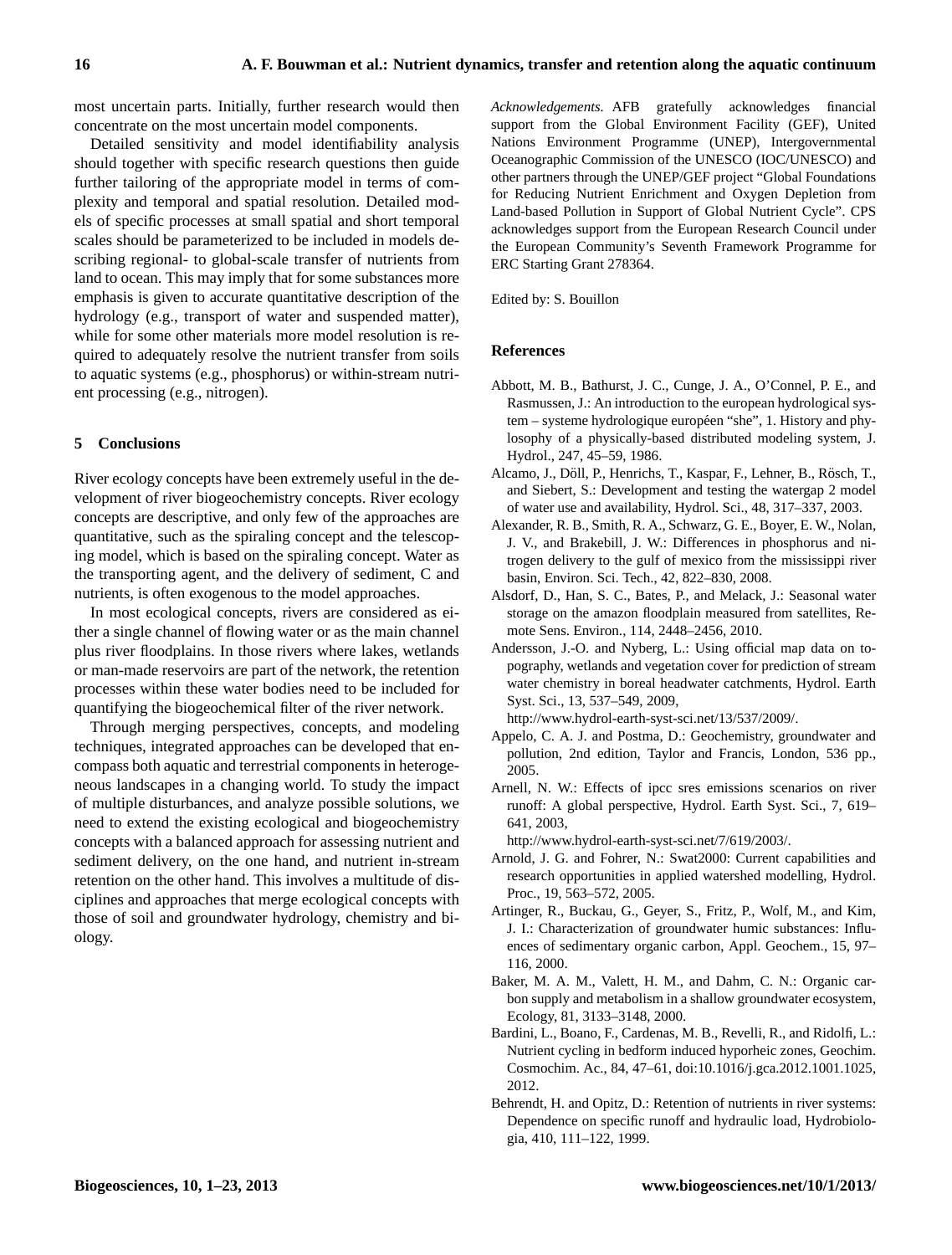#### **A. F. Bouwman et al.: Nutrient dynamics, transfer and retention along the aquatic continuum 17**

- Bernot, M. J. and Dodds, W. K.: Nitrogen retention, removal, and saturation in lotic ecosystems, Ecosystems, 8, 442–453, doi:410.1007/s10021-10003-10143-y, 2005.
- Bertrand, G., Goldscheider, N., Gobat, J. M., and Hunkeler, D.: Review: From multi-scale conceptualization to a classification system for inland groundwater-dependent ecosystems, Hydrogeol. J., 20, 5–25, [doi:10.1007/s10040-011-0791-5,](http://dx.doi.org/10.1007/s10040-011-0791-5) 2012.
- Beusen, A. H. W., Dekkers, A. L. M., Bouwman, A. F., Ludwig, W., and Harrison, J.: Estimation of global river transport of sediments and associated particulate C, N and P, Glob. Biogeochem. Cy., 19, GB4S05, [doi:10.1029/2004GB002453,](http://dx.doi.org/10.1029/2004GB002453) 2005.
- Beven, K. J. and Kirkby, M. J.: A physically based, variable contributing area model of basin hydrology, Hydrol. Sci. Bull., 24, 43–69, 1979.
- Biemans, H., Hutjes, R. W. A., Kabat, P., Strengers, B. J., Gerten, D., and Rost, S.: Effects of precipitation uncertainty on discharge calculations for main river basins, J. Hydrometeorol., 10, 1011– 1025, 2009.
- Billen, G., Lancelot, C., and Meybeck, M.: N, p, and si retention along the aquatic continuum from land to ocean, in: Ocean margin processes in global change, edited by: Mantoura, R. F. C., Martin, J. M., and Wollast, R., John Wiley and Sons, New York, 19–44, 1991.
- Billen, G. and Garnier, J.: Nitrogen transfers through the seine drainage network: A budget based on the application of the "riverstrahler" model, Hydrobiologia, 410, 139–150, 2000.
- Billen, G., Garnier, J., Ficht, A., and Cun, C.: Modeling the response of water quality in the seine river estuary to human activity in its watershed over the last 50 years, Estuaries, 24, 977–993, 2001.
- Blair, N. E., Leithold, E. L., and Aller, R. C.: From bedrock to burial: The evolution of particulate organic carbon across coupled watershed-continental margin systems, Mar. Chem., 92, 141–156, 2004.
- Böhlke, J.-K., Wanty, R., Tuttle, M., Delin, G., and Landon, M.: Denitrification in the recharge area and discharge area of a transient agricultural nitrate plume in a glacial outwash sand aquifer, Minnesota, Water Resour. Res., 38, 1105, 26 pp., [doi:10.1029/2001WR000663,](http://dx.doi.org/10.1029/2001WR000663) 2002.
- Bolt, G. H., and Bruggenwert, M. G. M.: Soil chemistry. A. Basic elements, in: Developments in soil science 5a, Elsevier Scienctific Publishing Company, Amsterdam, 281, 1976.
- Borum, J., and Sand-Jensen, K.: Is total primary production in shallow coastal marine waters stimulated by nitrogen loading, Oikos, 76, 406-410, 1996.
- Boulton, A. J., Datry, T., Kasahara, T., Mutz, M., and Stanford, J. A.: Ecology and management of the hyporheic zone: Streamgroundwater interactions of running waters and their floodplains, J. North Am. Ben. Soc., 29, 26–40, 2010.
- Bouwman, A. F., Kram, T., and Klein Goldewijk, K.: Integrated modelling of global environmental change. An overview of image 2.4, in, Publication 500110002/2006, Netherlands Environmental Assessment Agency, Bilthoven, 228, 2006.
- Bouwman, A. F., Pawlowski, M., Liu, C., Beusen, A. H. W., and Overbeek, C. C.: Global hindcasts and future projections of coastal nitrogen and phosphorus loads due to shellfish and seaweed aquaculture, Reviews in Fisheries Science, 19, 331–357, 2011.
- Bouwman, A. F., Beusen, A. H. W., Griffioen, J., Van Groenigen, J. W., Hefting, M. M., Oenema, O., Van Puijenbroek, P. J. T.

M., Seitzinger, S., Slomp, C. P., and Stehfest, E.: Global trends and uncertainties in terrestrial denitrification and n2o emissions, Philos. T. R. Soc. Lond., in press, 2012.

- Brett, M. T. and Benjamin, M. M.: A review and reassessment of lake phosphorus retention and the nutrient loading concept, Freshwater Biol., 53, 194–211, [doi:10.1111/j.1365-](http://dx.doi.org/10.1111/j.1365-2427.2007.01862.x) [2427.2007.01862.x,](http://dx.doi.org/10.1111/j.1365-2427.2007.01862.x) 2008.
- Brun, R., Reichert, P., and Kunsch, H. R.: Practical identifiability analysis of large environmental simulation models, Water Resour. Res., 37, 1015–1030, 2001.
- Butcher, R. W.: Studies in the ecology of rivers: Vii. The algae of organically enriched waters, J. Ecol., 35, 186–191, 1947.
- Buttle, J. M., Hazlett, P. W., Murray, C. D., Creed, I. F., Jeffries, D. S., and Semkin, R.: Prediction of groundwater characteristics in forested and harvested basins during spring snowmelt using a topographic index, Hydrol. Proc., 15, 3389–3407, 2001.
- Buttle, J. M., Dillonb, P. J., and Eerkes, G. R.: Hydrologic coupling of slopes, riparian zones and streams: An example from the canadian shield, J. Hydrol., 287, 161–177, 2004.
- Church, M.: Geomorphic thresholds in riverine landscapes, Freshwater Biology, 47, 541–557, [doi:10.1046/j.1365-](http://dx.doi.org/10.1046/j.1365-2427.2002.00919.x) [2427.2002.00919.x,](http://dx.doi.org/10.1046/j.1365-2427.2002.00919.x) 2002.
- Clark, I. and Fritz, P.: Environmental isotopes in hydrogeology, Lewis Publishers Boca Raton, New York, 1997.
- Cloern, J. E.: Phytoplankton bloom dynamics in coastal ecosystems: A review with some general lessons from sustained investigation of san fransisco bay, california, Rev. Geophys., 34, 127–168, 1996.
- Conley, D.: Terrestrial ecosystems and the global biogeochemical silica cycle, Global Biogeochem. Cy., 16, 1121, [doi:10.1029/2002GB001894,](http://dx.doi.org/10.1029/2002GB001894) 2002.
- Cox, P. M., Betts, R. A., Jones, C. D., Spall, S. A., and Totterdell, I. J.: Acceleration of global warming due to carbon-cycle feedbacks in a coupled climate model, Nature, 408, 184–187, 2000.
- Cox, T. J. S., Maris, T., Soetaert, K., Conley, D. J., Van Damme, S., Meire, P., Middelburg, J. J., Vos, M., and Struyf, E.: A macrotidal freshwater ecosystem recovering from hypereutrophication: the Schelde case study, Biogeosciences, 6, 2935–2948, [doi:10.5194/bg-6-2935-2009,](http://dx.doi.org/10.5194/bg-6-2935-2009) 2009.
- Dahl, M., Nilsson, B., Langhoff, J. H., and Refsgaard, J. C.: Review of classification systems and new multi-scale typology of groundwater-surface water interaction, J. Hydrol., 344, 1–16, [doi:10.1016/j.jhydrol.2007.06.027,](http://dx.doi.org/10.1016/j.jhydrol.2007.06.027) 2007.
- De Wit, M., Behrendt, H., Bendoricchio, G., Bleuten, W., and Van Gaans, P.: The contribution of agriculture to nutrient pollution in three european rivers, with reference to the european nitrates directive, European Water Association (EWA), 19, 2002.
- De Wit, M. J. M.: Nutrient fluxes at the river basin scale. I: The polflow model, Hydrol. Proc., 15, 743–759, 2001.
- Dirmeyer, P. A., Gao, X., Zhao, M., Oki, T., and Hanasaki, N.: The second global soil wetness project (gswp-2), Bull. Am. Meteorol. Soc., 87, 1381–1397, 2006.
- Dodds, W. K.: Freshwater ecology: Concepts and environmental applications, Academic Press, San Diego, 2002.
- Döll, P. and Fiedler, K.: Global-scale modeling of groundwater recharge, Hydrol. Earth Syst. Sci., 12, 863–885, [doi:10.5194/hess-12-863-2008,](http://dx.doi.org/10.5194/hess-12-863-2008) 2008.
- Dooge, J. C. I.: Linear theory of hydrologic systems, United States Department of AgricultureTechnical bulletin 1468, 1973.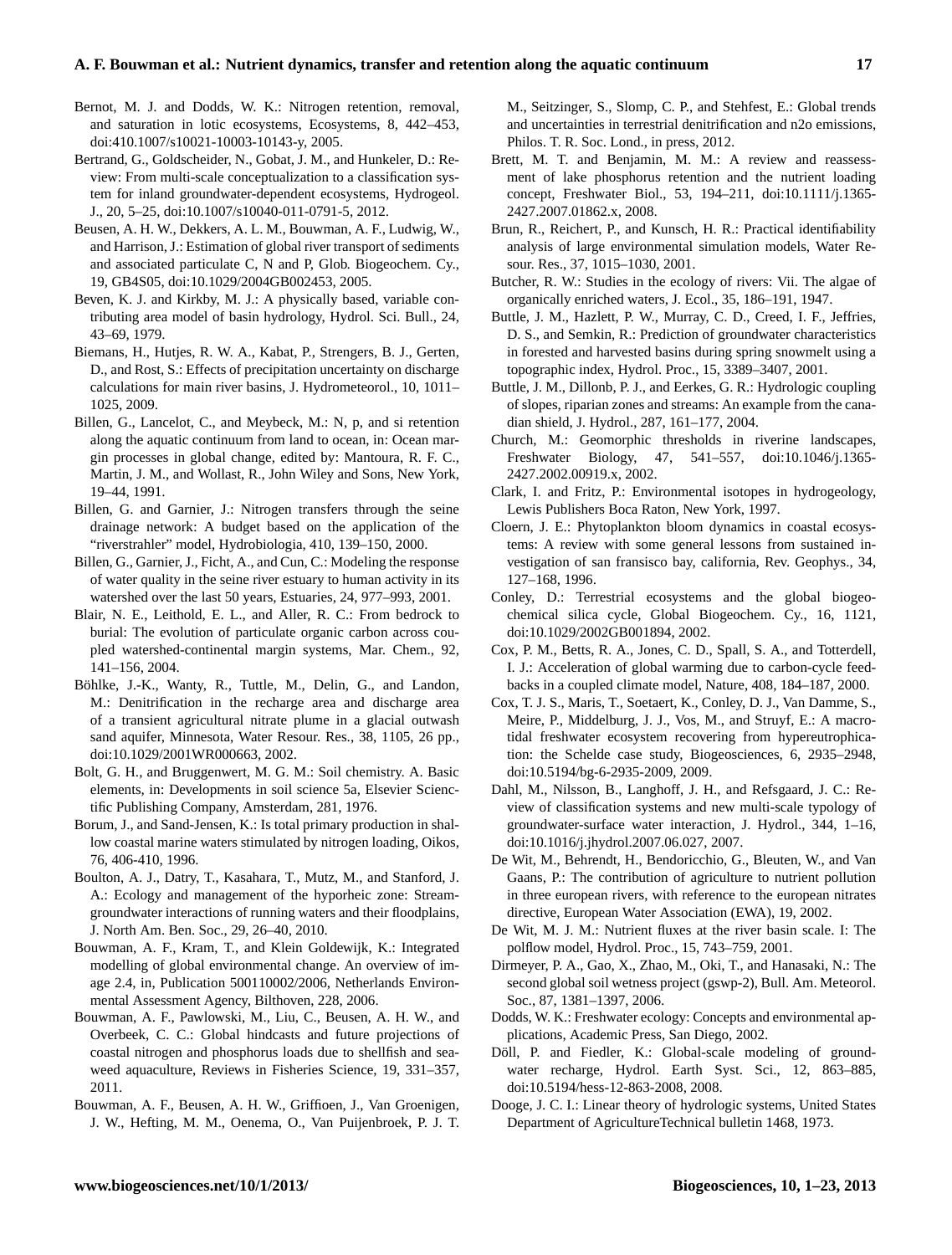- Doomen, A., Wijma, E., Zwolsman, J. J. G., and Middelkoop, H.: Predicting suspended sediment concentrations in the meuse river using a supply-based rating curve, Hydrol. Proc., 22, 1846–1856, 2008.
- Dorioz, J. M., Wang, D., Poulenard, J., and Trévisan, D.: The effect of grass buffer strips on phosphorus dynamics: A critical review and synthe- sis as a basis for application in agricultural landscapes in france, Agriculture, Ecosyst. Environ., 117, 4–21, 2006.
- Downing, J. A., Cole, J. J., Duarte, C. M., Middelburg, J. J., Melack, J. M., Prairie, Y. T., Kortelainen, P., Striegl, R. G., McDowell, W. H., and Tranvik, L. J.: Global abundance and size distribution of streams and rivers, Inland waters, 2, 229–236, [doi:10.5268/IW-](http://dx.doi.org/10.5268/IW-2.4.502)[2.4.502,](http://dx.doi.org/10.5268/IW-2.4.502) 2012.
- Dürr, H. H., Meybeck, M., and Dürr, S.: Lithologic composition of the earth's continental surfaces derived from a new digital map emphasizing riverine material transfer, Global Biogeochem. Cy., 19, GB4S10, [doi:10.1029/2005GB002515,](http://dx.doi.org/10.1029/2005GB002515) 2005.
- Ensign, S. H. and Doyle, M. W.: Nutrient spiraling in streams and river networks, J. Geophys. Res., 111, G04009, [doi:10.1029/2005jg000114,](http://dx.doi.org/10.1029/2005jg000114) 2006.
- Fisher, S. G., Grimm, N. B., Martí, E., Holmes, R. M., and Jones Jr., J. B.: Material spiraling in stream corridors: A telescoping ecosystem model, Ecosystems, 1, 19–34, 1998.
- Fleckenstein, J. H., Niswonger, R. G., and Fogg, G. E.: Riveraquifer interactions, geologic heterogeneity, and low-flow management, Groundwater, 44, 837–852, doi:810.1111/j.1745- 6584.2006.00190.x, 2006.
- Frissel, C. A., Liss, W. J., Warren, C. E., and Hurley, M. D.: A hierarchical framework for stream habitat classification: Viewing streams in a watershed context, Environ. Manage.,, 10, 199–214, 1986.
- Galloway, J. N., Schlesinger, W. H., Levy III, H., Michaels, A., and Schnoor, J. L.: Nitrogen fixation: Anthropogenic enhancementenvironmental response, Global Biogeochem. Cy., 9, 235–252, 1995.
- Garnier, J., Billen, G., and Coste, M.: Seasonal succession of diatoms and chlorophyceae in the drainage network of the seine river: Observations and modeling, Limnol. Oceanogr., 40, 750– 765, 1995.
- Gooseff, M. N.: Defining hyporheic zones advancing our conceptual and operational definitions of where stream water and groundwater meet, Geography Compass, 4, 945–955, 2010.
- Grimm, N. B., Gergel, S. E., McDowell, W. H., Boyer, E. W., Dent, C. L., Groffman, P., Hart, S. C., Harvey, J., Johnston, C., Mayorga, E., McClain, M. E., and Pinay, G.: Merging aquatic and terrestrial perspectives of nutrient biogeochemistry, Oecologia, 137, 485–501, 2003.
- Grizzetti, B., Bouraoui, F., and De Marsily, G.: Assessing nitrogen pressures on european surface water, Global Biogeochem. Cy., 22, GB4023, [doi:10.1029/2007gb003085,](http://dx.doi.org/10.1029/2007gb003085) 2008.
- Hall, R. K., Watkins, R. L., Heggem, D. T., Jones, K. B., Kaufmann, P. R., Moore, S. B., and Gregory, S. J.: Quantifying structural physical habitat attributes using lidar and hyperspectral imagery, Environ. Monitor. Assess., 159, 63–83, 2009.
- Hanasaki, N., Kanae, S., Oki, T., Masuda, K., Motoya, K., Shirakawa, N., Shen, Y., and Tanaka, K.: An integrated model for the assessment of global water resources – Part 1: Model description and input meteorological forcing, Hydrol. Earth Syst. Sci.,

12, 1007–1025, [doi:10.5194/hess-12-1007-2008,](http://dx.doi.org/10.5194/hess-12-1007-2008) 2008.

- Harrison, J., Maranger, R., Alexander, R., Giblin, A., Jacinthe, P.- A., Mayorga, E., Seitzinger, S., Sobota, D., and Wollheim, W.: The regional and global significance of nitrogen removal in lakes and reservoirs, Biogeochem., 93, 143–157, 2009.
- Hartmann, J., Lauerwald, R., Hagedorn, B., and Kempe, S.: Atmospheric co2 consumption by chemical weathering in north america, Geochim. Cosmochim. Ac., 75, 7829–7854, doi:7810.1016/j.gca.2011.7810.7007, 2011.
- Hartmann, J. and Moosdorf, N.: Chemical weathering rates of silicate-dominated lithological classes and associated liberation rates of phosphorus on the japanese archipelago – implications for global scale analysis, Chem. Geol., 287, 125–157, [doi:10.1016/j.chemgeo.2010.12.004,](http://dx.doi.org/10.1016/j.chemgeo.2010.12.004) 2011.
- Hattermann, F. F., Krysanova, V., Habeck, A., and Bronstert, A.: Integrating wetlands and riparian zones in river basin modelling, Ecol. Modell., 199, 379–392, [doi:10.1016/j.ecolmodel.2005.06.012,](http://dx.doi.org/10.1016/j.ecolmodel.2005.06.012) 2006.
- Hefting, M., Clément, J. C., Dowrick, D., Cosandey, A. C., Bernal, S., Cimpian, C., Tatur, A., Burt, T. P., and Pinay, G.: Water table elevation controls on soil nitrogen cycling in riparian wetlands along a european climatic gradient, Biogeochemistry, 67, 113– 134, 2004.
- Hefting, M. M., Bobbink, R., and De Caluwe, H.: Nitrous oxide emission and denitrification in chronically nitrate-loaded riparian buffer zones, J. Environ. Qual., 32, 1194–1203, 2003.
- Hejzlar, J., Anthony, S., Arheimer, B., Behrendt, H., Bouraoui, F., Grizzetti, B., Groenendijk, P., Jeuken, M. H. J. L., Johnsson, H., Lo Porto, A., Kronvang, B., Panagopoulos, Y., Siderius, C., Silgram, M., Venohr, M., and Zaloudık, J.: Nitrogen and phosphorus retention in surface waters: An inter-comparison of predictions by catchment models of different complexity, J. Environ. Monitor., 11, 584–593, 2009.
- Hill, A. R.: Nitrate removal in stream riparian zones, J. Environ. Qual., 25, 743–755, 1996.
- Hoffmann, C. C., Kjaergaard, C., Uusi-Kämppä, J., Bruun Hansen, H. C., and Kronvang, B.: Phosphorus retention in riparian buffers: Review of their efficiency, J. Environ. Qual., 38, 1942– 1955, 2009.
- Holden, J.: Peatland hydrology and carbon release: Why small-scale process matters, Philos. T. R. Soc. Lond., 363, 2891–2913, 2005.
- Hooke, J. M.: Magnitude and distribution of rates of river bank erosion, Earth Surf. Proc. Land., 5, 143–157, 1980.
- Howarth, R. W., Billen, G., Swaney, D., Townsend, A., Jaworski, N., Lajtha, K., Downing, J. A., Elmgren, R., Caraco, N., Jordan, T., Berendse, F., Freney, J., Kudeyarov, V., Murdoch, P., and Zhu Zhao-liang: Regional nitrogen budgets and riverine n and p fluxes of the drainages to the north atlantic ocean: Natural and human influences, Biogeochemistry, 35, 2235–2240, 1996.
- Huet, M.: Biologie, profils en long et en travers des eaux courantes, Bulletin Francais de Pisciculture, 175, 41–53, 1954.
- Humborg, C., Rahm, L., Smedberg, E., Mörth, C.-M., and Danielson, A.: Dissolved silica dynamics in boreal and arctic rivers: Vegetation control over temperature?, in: The silicon cycle, edited by: Ittekot, V., Unger, D., Humborg, C., and Tac An, N., Island Press, Washington, 53–69, 2006.
- Hung, N. N.: Sediment dynamics in the floodplain of the mekong delta, vietnam, PhD, Institut für Wasserbau, Universität Stuttgart, Stuttgart, 2011.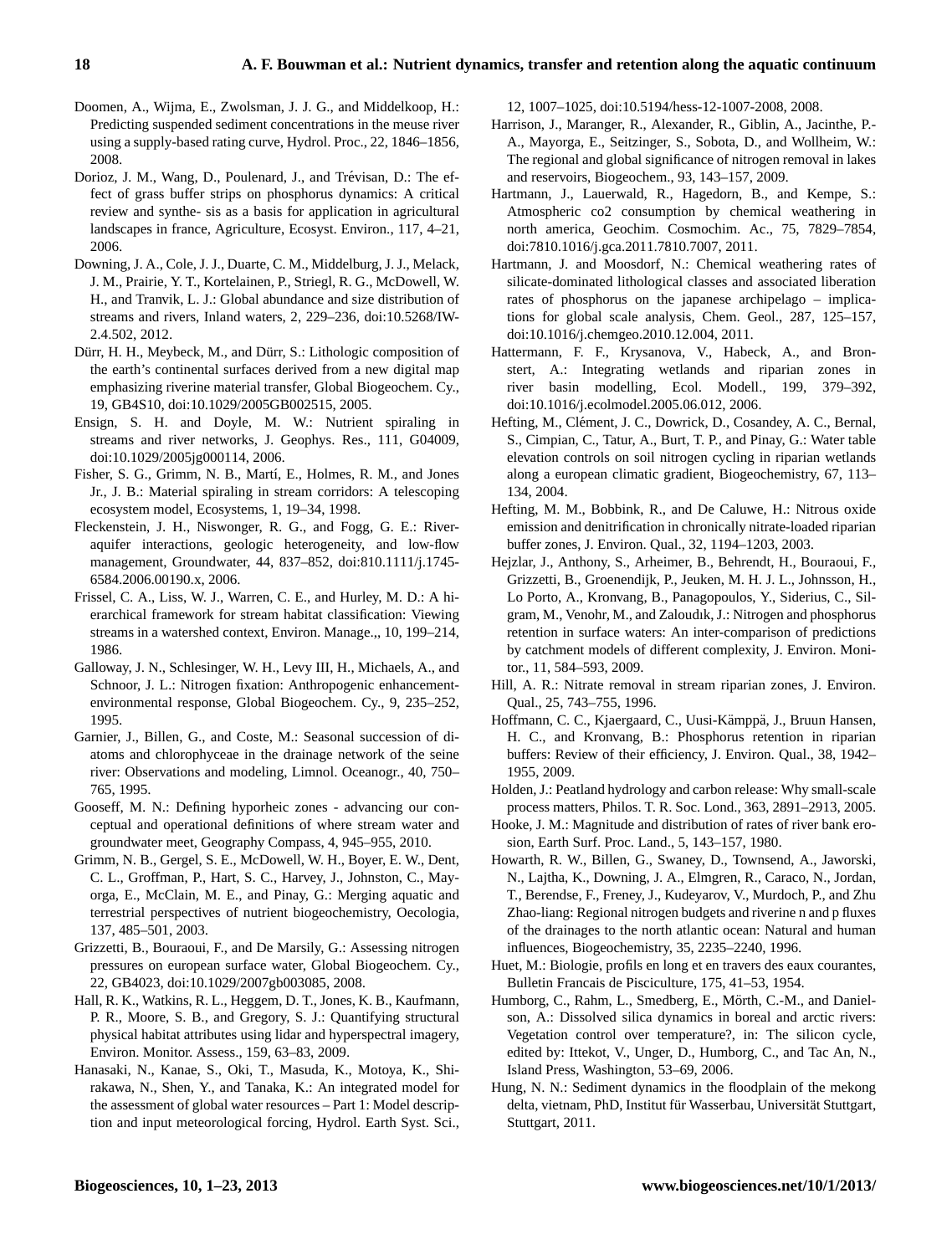# **A. F. Bouwman et al.: Nutrient dynamics, transfer and retention along the aquatic continuum 19**

- Ingebritsen, S., Sanford, W., and Neuzil, C.: Groundwater in geologic processes, 2nd edition, Cambridge Univeristy Press, 2006.
- Jardine, P. M., Dunnivant, F. M., Selim, H. M., and McCarthy, J. F.: Comparison of models for describing the transport of dissolved organic carbon in aquifer columns, Soil Sci. Soc. Am. J., 56, 393–401, 1992.
- Jarvie, H. P., Neal, C., Rowland, A. P., Neal., M., Morris, P. N., Lead, J. R., Lawlor, A. J., Woods, C., Vincent, C., Guyatt, H., and Hockenhull, K.: Role of riverine colloids in macronutrient and metal partitioning and transport, along an upland-lowland landuse continuum, under low-flow conditions, Sci. Total Environ., in press, [doi:10.1016/j.scitotenv.2011.11.061,](http://dx.doi.org/10.1016/j.scitotenv.2011.11.061) 2012.
- Jennerjahn, T. C., Knoppers, B. A., de Souze, W. F. L., Brunskill, G. J., Silva, E. I. L., and Adi, S.: Factors controlling dissolved silica in tropical rivers, in: The silicon cycle, edited by: Ittekot, V., Unger, D., Humborg, C., and Tac An, N., Island Press, Washington, 29–51, 2006.
	- Jetten, V., and Favis-Mortlock, D.: Modelling soil erosion in europe, in: Soil erosion in europe edited by: Boardman, J., and Poesen, J., Wiley, [doi:10.1002/0470859202.ch50,](http://dx.doi.org/10.1002/0470859202.ch50) Chichester, 2006.
- Jones, J. P., Sudicky, E. A., and McLaren, R. G.: Application of a fully-integrated surface-subsurface flow model at the watershed-scale: A case study, Water Resour. Res., 44, W03407, [doi:10.1029/2006WR005603,](http://dx.doi.org/10.1029/2006WR005603) 2008.
- Jordan, S. J., Stoffer, J., and Nestlerode, J. A.: Wetlands as sinks for reactive nitrogen at continental and global scales: A metaanalysis, Ecosystems, 14, 144–155, 2011.
- Junk, J. W., Bayley, P. B., and Sparks, R. E.: The flood pulse concept in river-floodplain systems, in: Canadian Journal Fisheries and Aquatic Sciences Special Publication, International Large River Symposium, 110–127, 1989.
- Keuskamp, J. A., van Drecht, G., and Bouwman, A. F.: European-scale modelling of groundwater denitrification and associated n2o production, Environ. Pollut., 165, 67–76, [doi:10.1016/j.envpol.2012.02.008,](http://dx.doi.org/10.1016/j.envpol.2012.02.008) 2012.
- Kirkby, M. J., Jones, R. J. A., Irvine, B., Gobin, A., Govers, G., Cerdan, O., Van Rompaey, A. J. J., Le Bissonnais, Y., Daroussin, J., King, D., Montanarella, L., Grimm, M., Vieillefont, V., Puigdefabregas, J., Boer, M., Kosmas, C., Yassoglou, N., Tsara, M., Mantel, S., Van Lynden, G. J., and Huting, J.: Pan-european soil erosion risk assessment: The pesera map, version 1 october 2003. Explanation of special publication ispra 2004 no. 73 (s.P.I.04.73), Office for Official Publications of the European Communities, LuxembourgEuropean Soil Bureau Research Report No. 16, EUR 21176, 18 pp. and 11 map in ISO B11 format, 2004.
- Krause, S., Heathwaite, L., Binley, A., and Keenan, P.: Nitrate concentration changes at the groundwater-surface water interface of a small cumbrian river, Hydrol. Proc., 23, 2195–2211, 2009.
- Krinner, G., Viovy, N., de Noblet-Ducoudré, N., Ogeé, J., Polcher, J., Friedlingstein, P., Ciais, P., Sitch, S., and Prentice, I. C.: A dynamic global vegetation model for studies of the coupled atmosphere-biosphere system, Global Biogeochemical Cycles, 19, GB1015, [doi:10.1029/ 2003GB002199,](http://dx.doi.org/10.1029/ 2003GB002199) 2005.
- Lambert, C. P., and Walling, D. E.: Floodplain sedimentation: A preliminary investigation of contemporary deposition within the lower reaches of the river culm, devon, uk, Geografiska Annaler, 69A, 393–404, 1987.
- Larned, S. T., Datry, T., and Robinson, C. T.: Invertebrate and microbial responses to inundation in an ephemeral river reach in new zealand: Effects of preceding dry periods, Aquatic Sciences: Research Across Boundaries, 69, 554–567, 2007.
- Laruelle, G. G., Roubeix, V., Sferratore, A., Brodherr, B., Ciuffa, D., Conley, D. J., Dürr, H. H., Garnier, J., Lancelot, C., LeThi-Phuong, Q., Meunier, J. D., Meybeck, M., Michalopoulos, P., Moriceau, B., Ni Longphuirt, S., Loucaides, S., Papush, L., Presti, M., Ragueneau, O., Regnier, P., Saccone, L., Slomp, C. P., Spiteri, C., and Van Cappellen, P.: Anthropogenic perturbations of the silicon cycle at the global scale: Key role of the land-ocean transition, Global Biogeochem. Cy., 23, [doi:10.1029/2008GB003267,](http://dx.doi.org/10.1029/2008GB003267) 2009.
- Lauerwald, R., Hartmann, J., Moosdorf, N., Dürr, H. H., and Kempe, S.: Retention of dissolved silica within the fluvial system of the conterminous USA, Biogeochemistry, 1–23, 2012.
- Lawler, D. M.: The measurement of river bank erosion and lateral channel change: A review, Earth Surf. Proc. Land., 18, 777–821, 1993.
- Lee, M. S., Lee, K. K., Hyun, Y., Clement, T. P., and Hamilton, D.: Nitrogen transformation and transport modeling in groundwater aquifers, Ecol. Modell., 192, 143–159, 2006.
- Lehner, B. and Döll, P.: Development and validation of a global database of lakes, reservoirs and wetlands, J. Hydrol., 296, 1–22, 2004.
- Lehner, B., Verdin, K., and Jarvis, A.: New global hydrography derived from spaceborne elevation data, Eos, 89, 93–94, 2008.
- Lehner, B., Liermann, C. R., Revenga, C., Vörösmarty, C., Fekete, B., Crouzet, P., Döll, P., Endejan, M., Frenken, K., Magome, J., Nilsson, C., Robertson, J. C., Rödel, R., Sindorf, N., and Wisser, D.: High-resolution mapping of the world's reservoirs and dams for sustainable river-flow management, Front. Ecol. Environ., [doi:10.1890/100125,](http://dx.doi.org/10.1890/100125) 2011.
- Liu, J., Liang, X., Yang, J., Ye, Y., Su, M., Nie, Z., and Chen, Y.: Size distribution and composition of phosphorus in the east tiao river, china: The significant role of colloids, J. Environ. Mon., 13, 2844–2850, [doi:2810.1039/C2841EM10482A,](http://dx.doi.org/2810.1039/C2841EM10482A) 2011.
- Loos, S., Middelkoop, H., van der Perk, M., and van Beek, R.: Large scale nutrient modelling using globally available datasets: A test for the rhine basin, J. Hydrol., 369, 403–415, 2009.
- Lorenz, C. M., Van Dijk, G. M., Van Hattum, A. G. M., and Cofino, W. P.: Concepts in river ecology: Implications for indicator development, Regulated Rivers: Research and Management, 13, 501– 516, 1997.
- Malard, F., Tockner, K., Dole-Olivier, M. J., and Ward, J. V.: A landscape perspective of surface-subsurface hydrological exchanges in river corridors, Freshwater Biol., 47, 621–640, 2002.
- Manzoni, S. and Poporato, A.: Common hydrologic and biogeochemical controls along the soil-stream continuum, Hydrol. Proc., 25, 1355–1360, [doi:10.1002/hyp.7938,](http://dx.doi.org/10.1002/hyp.7938) 2011.
- Marcé, R. and Armengol, J.: Modeling nutrient in-stream processes at the watershed scale using Nutrient Spiralling metrics, Hydrol. Earth Syst. Sci., 13, 953–967, [doi:10.5194/hess-13-953-2009,](http://dx.doi.org/10.5194/hess-13-953-2009) 2009.
- Maurice, P. A., Cabaniss, S. E., Drummond, J., and Ito, E.: Hydrogeochemical controls on the variations in chemical characteristics of natural organic matter at a small freshwater wetland, Chem. Geol., 187, 59–77, 2002.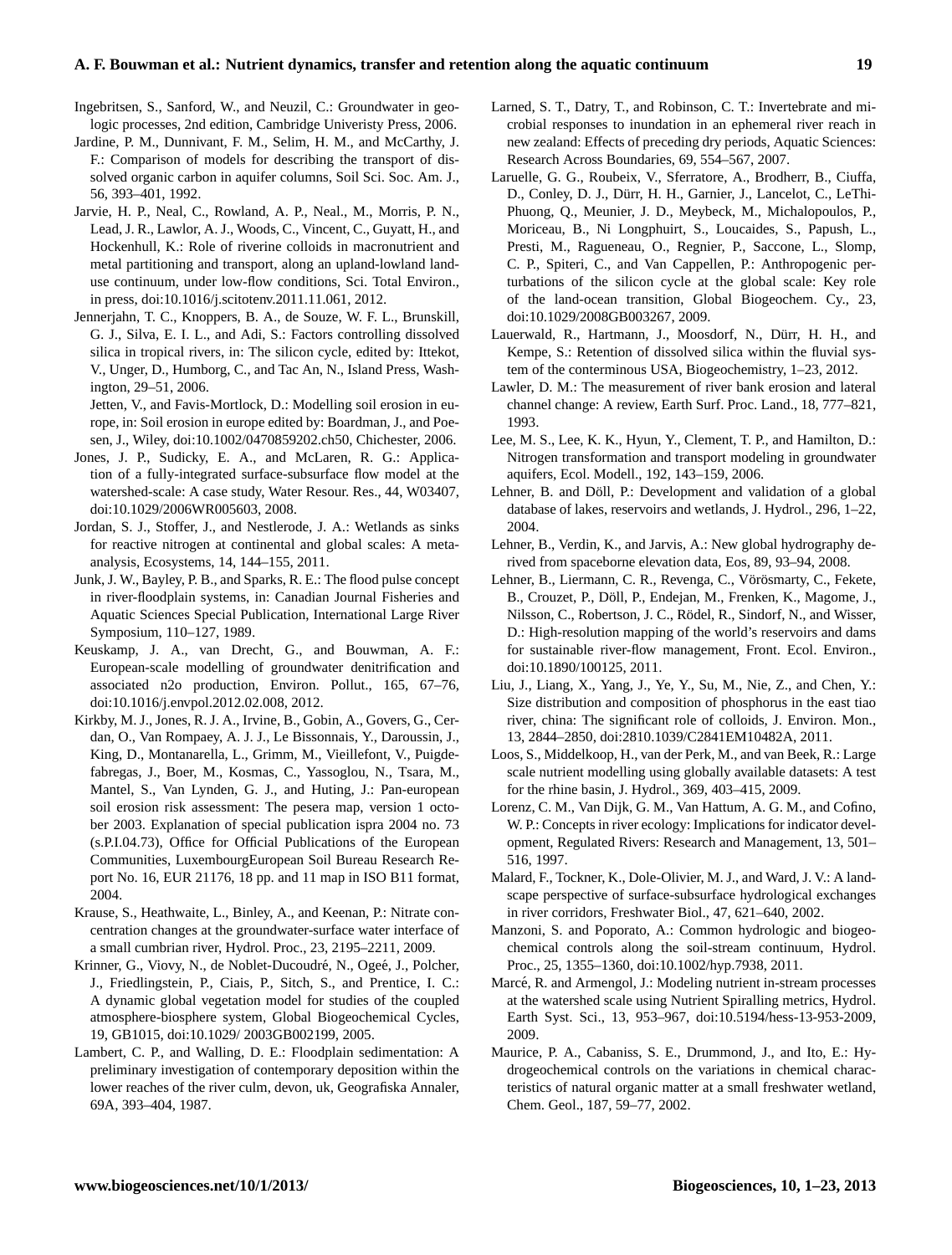- Maxwell, R. M.: Coupled surface-subsurface modeling across a range of temporal and spatial scales, Vadose Zone Journal [doi:10.2136/vzj2009.0117,](http://dx.doi.org/10.2136/vzj2009.0117) 2009.
- Mayorga, E., Seitzinger, S. P., Harrison, J. A., Dumont, E., Beusen, A. H. W., Bouwman, A. F., Fekete, B. M., Kroeze, C., and Van Drecht, G.: Global nutrient export from watersheds 2 (news 2): Model development and implementation, Environ. Modell. Software, 25, 837–853, 2010.
- McClain, M. E., and Naiman, R. J.: Andean influences on the biogeochemistry and ecology of the amazon river, BioScience, 58, 325–338, 2008.
- McIntyre, R. E. S., Adams, M. A., Ford, D. J., and Grierson, P. F.: Rewetting and litter addition influence mineralisation and microbial communities in soils from a semi-arid intermittent stream, Soil Biol. Biochem., 41, 92–101, 2009.
- Melack, J.: Biogeochemistry: Riverine carbon dioxide release, Nat. Geosci., 4, 821–822, 2011.
- Melles, S. J., Jones, N. E., and Schmidt, B.: Review of theoretical developments in stream ecology and their influence on stream classification and conservation planning, Freshwater Biol., 57, 415–434, 2012.
- Merot, P., Squividant, H., Aurousseau, P., Hefting, M., Burt, T., Maitre, V., Kruk, M., Butturini, A., Thenail, C., and Viaud, V.: Testing a climato-topographic index for predicting wetlands distribution along an european climate gradient, Ecol. Modell., 163, 51–71, 2003.
- Meybeck, M.: Carbon, nitrogen and phosphorous transport by world rivers, Am. J. Sci., 282, 401–450, 1982.
- Middelkoop, H. and Asselman, N. E. M.: Spatial variability of floodplain sedimentation at the event scale in the rhine-meuse delta, The netherlands, Earth Surf. Proc. Land., 23, 561–573, 1998.
- Middelkoop, H. and Van der Perk, M.: Modelling spatial patterns of overbank sedimentation on embanked floodplains, Geografiska Annaler, 80A, 95–109, 1998.
- Milly, P. C. M. and Schmakin, A. B.: Global modeling of land water and energy balances, Part I: The land dynamics (lad) model, J. Hydrometeorol., 3, 283–299, 2002.
- Morgan, R. P. C., Quinton, J. N., Smith, R. E., Govers, G., Poesen, J. W. A., Auerswald, K., Chisci, G., Torri, D., and Styczen, M. E.: The european soil erosion model (eurosem): A dynamic approach for predicting sediment transport from fields and small catchments, Earth Surf. Proc. Land., 23, 527–544, 1998.
- Morgan, R. P. C.: A simple approach to soil loss prediction: A revised morgan-morgan-finney model, Catena, 44, 305–322, 2001.
- Newbold, J. D., Elwood, J. W., O'Neill, R. V., and Winkle, W. V.: Measuring nutrient spiraling in streams, Can. J. Fish. Aquat. Sci., 38, 860–863, 1981.
- Nicholas, A. P. and Walling, D. E.: Modelling flood hydraulics and overbank deposition on river floodplains, Earth Surf. Proc. Land., 22, 59–77, 1997.
- Nielsen, E. and Richardson, K.: Can changes in the fisheries yield in the kattegat (1950–1992) be linked to changes in primary production?, ICES J. Mar. Sci., 53, 988–994, 1996.
- Officer, C. B. and Ryther, J. H.: The possible importance of silicon in marine eutrophication, Mar. Eco. Prog. Ser., 3, 83–91, 1980.
- Oki, T., Agata, Y., Kanae, S., Saruhashi, T., Yang, D., and Musiake, K.: Global assessment of current water resources using total runoff integrating pathways, Hydrol. Sci. J., 46, 983–995, 2001.
- Peierls, B. L., Caraco, N. F., Pace, M. L., and Cole, J. C.: Human influence on river nitrogen, Nature, 350, 386–387, 1991.
- Petts, G. E.: Rivers: Dynamic components of catchment ecosystems, in: The river handbook. Hydrological and ecological principles, Vol. 2., edited by: Calow, P., and Petts, G. E., Blackwell Scientific Publications, Oxford, 3–22, 1994.
- Pokrovsky, O. S. and Schott, J.: Iron colloids/organic matter associated transport of major and trace elements in small boreal rivers and their estuaries (nw russia), Chem. Geol., 190, 141– 179, 2002.
- Poole, G. C.: Fluvial landscape ecology: Addressing uniqueness within the river discontinuum, Freshwater Biol., 47, 641–660, 2002.
- Postma, D., Boesen, C., Kristiansen, H., and Larsen, F.: Nitrate reduction in an unconfined sandy aquifer: Water chemistry, reduction processes, and geochemical modeling, Water Resour. Res., 27, 2027–2045, 1991.
- Prosser, I. P. and Rustomji, P.: Sediment transport capacity relations for overland flow, Prog. Phys. Geogr., 24, 179–193, 2000.
- Prosser, I. P., Rutherford, I. D., Olley, J. M., Young, W. J., Wallbrink, P. J., and Moran, C. J.: Large-scale patterns of erosion and sedimentation transport in river networks, with examples from australia, Mar. Freshw. Res., 52, 81–99, 2001.
- Qualls, R. G. and Haines, B. L.: Biodegradability of dissolved organic matter in forest throughfall, soil solution, and stream water, Soil Sci. Soc. Am. J., 56, 578–586, 1992.
- Raat, K. J., Vrugt, J. A., Bouten, W., and Tietema, A.: Towards reduced uncertainty in catchment nitrogen modelling: Quantifying the effect of field observation uncertainty on model calibration, Hydrol. Earth Syst. Sci., 8, 751–763, 2004,

[http://www.hydrol-earth-syst-sci.net/8/751/2004/.](http://www.hydrol-earth-syst-sci.net/8/751/2004/)

- Ranalli, A. J. and Macalady, D. L.: The importance of the riparian zone and in-stream processes in nitrate attenuation in undisturbed and agricultural watersheds: A review of the scientific literature, J. Hydrol., 389, 406–415, 2010.
- Raymond, P. A., Zappa, C. J., Butman, D., Bott, T. L., Potter, J., Mulholland, P., Laursen, A. E., McDowell, W. H., and Newbold, D.: Scaling the gas transfer velocity and hydraulic geometry in streams and small rivers, Limnol. Oceanogr., Fluids Environ., 2, 41–53, [doi:10.1215/21573689-1597669,](http://dx.doi.org/10.1215/21573689-1597669) 2012.
- Reddy, K. R., Kadlec, R. H., Flaig, E., and Gale, P. M.: Phosphorus retention in streams and wetlands: A review, Critical Reviews in Environ. Sci. Techn., 29, 83–146, 1999.
- Reid, D. J., Quinn, G. P., Lake, P. S., and Reich, P.: Terrestrial detritus supports the food webs in lowland intermittent streams of south-eastern australia: A stable isotope study, Freshw. Biol., 53, 2036–2050, 2008.
- Richards, K.: Sediment delivery and the drainage network, in: Channel network hydrology, edited by: Beven, K. and Kirkby, M. J., Wiley, Chichester, 221–254, 1993.
- Richardson, C. J. and Qian, S. S.: Long-term phosphorus assimilative capacity in freshwater wetlands: A new paradigm for sustaining ecosystem structure and function, Environ. Sci. Techn., 33, 1545–1551, [doi:10.1021/es980924a,](http://dx.doi.org/10.1021/es980924a) 1999.
- Rip, J. M. K. and McCann, K. S.: Cross-ecosystem differences in stability and the principle of energy flux, Ecol. Lett., 14, 733– 740, 2011.
- Rodhe, A. and Seibert, J.: Wetland occurrence in relation to topography: A test of topographic indices as moisture indicators, Agri-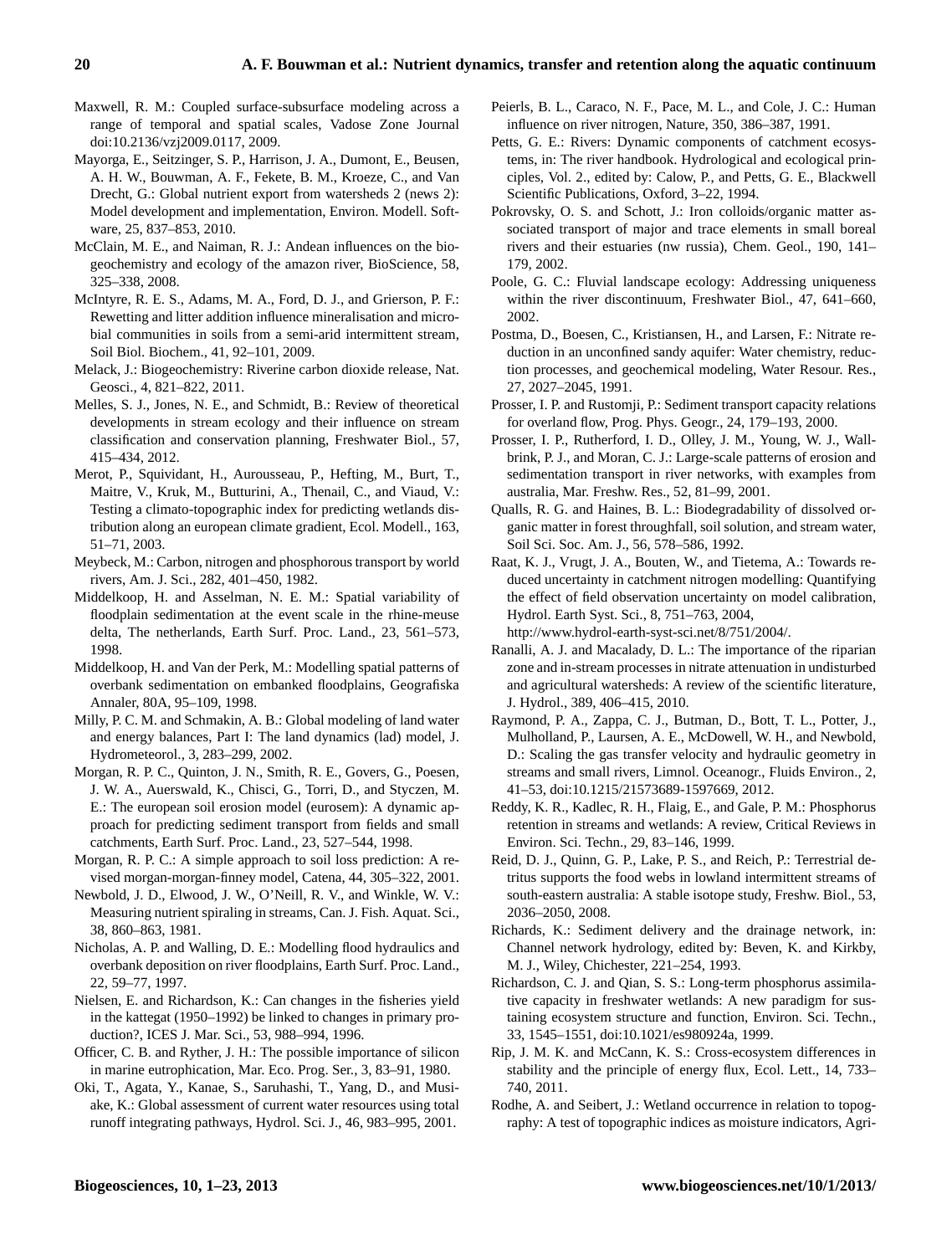#### **A. F. Bouwman et al.: Nutrient dynamics, transfer and retention along the aquatic continuum 21**

cultural and Forest Meteorology, 98–99, 325–340, 1999.

- Sabater, S., Butturini, A., Clement, J. C., Burt, T., Dowrick, D., Hefting, M., Maître, V., Pinay, G., Postolache, C., Rzepecki, M., and Sabater, F.: Nitrogen removal by riparian buffers along a european climatic gradient: Patterns and factors of variation, Ecosystems, 6, 20–30, 2003.
- Sanchez, P. A., Ahamed, S., Carré, F., Hartemink, A. E., Hempel, J., Huising, J., Lagacherie, P., McBratney, A. B., McKenzie, N. J., De Lourdes Mendonça-Santos, M., Minasny, B., Montanarella, L., Okoth, P., Palm, C. A., Sachs, J. D., Shepherd, K. D., Vågen, T. G., Vanlauwe, B., Walsh, M. G., Winowiecki, L. A., and Zhang, G. L.: Digital soil map of the world, Science, 325, 680– 681, 2009.
- Sanzone, D. M., Meyer, J. L., Marti, E., Gardiner, E. P., Tank, J. L., and Grimm, N. B.: Carbon and nitrogen transfer from a desert stream to riparian predators, Oecologia, 134, 238–250, 2003.
- Sear, D. A., Armitage, P. D., and Dawson, F. H.: Groundwater dominated rivers, Hydrol. Proc., 13, 255–276, 1999.
- Seitzinger, S. P., Harrison, J. A., Dumont, E., Beusen, A. H. W., and Bouwman, A. F.: Sources and delivery of carbon, nitrogen, and phosphorus to the coastal zone: An overview of global news models and their application, Global Biogeochem. Cy., 19, GB4S, [doi:10.1029/2004GB002453,](http://dx.doi.org/10.1029/2004GB002453) 2005.
- Seitzinger, S. P., Mayorga, E., Bouwman, A. F., Kroeze, C., Beusen, A. H. W., Billen, G., Van Drecht, G., Dumont, E., Fekete, B. M., Garnier, J., Harrison, J., Wisser, D., and Wollheim, W. M.: Global river nutrient export: A scenario analysis of past and future trends, Global Biogeochem. Cy., 23, [doi:10.1029/2009GB003587,](http://dx.doi.org/10.1029/2009GB003587) 2010.
- Sferratore, A., Billen, G., Garnier, J., and Théry, S.: Modeling nutrient (n, p, si) budget in the seine watershed: Application of the riverstrahler model using data from local to global scale, Glob. Biogeochem. Cy., 19, GB4S07, [doi:10.1029/2005GB002496,](http://dx.doi.org/10.1029/2005GB002496) 2005.
- Siemens, J., Haas, M., and Kaupenjohann, M.: Dissolved organic matter induced denirtification in subsoils and aquifers?, Geoderma, 113, 253–271, 2003.
- Sitch, S., Smith, B., Prentice, J. C., Arneth, A., Bondeau, A., Cramer, W., Kaplan, J. O., Levis, S., Lucht, W., Sykes, M. T., Thonike, K., and Venevsky, S.: Evaluation of ecosystem dynamics, plant geography and terrestrial carbon cycling in the lpj dynamic global vegetation model, Global Change Biol., 9, 161– 185, 2003.
- Skahill, B. E.: Use of the hydrological simulation program fortran (hspf) model for watershed studies, System-wide Modeling, Assessment, Restoration and Technologies (SMART)/U.S. Army Engineer Research and Development Center (ERDC), 26, 2004.
- Smith, R. A., Schwarz, G. E., and Alexander, R. B.: Regional interpretation of water-quality monitoring data, Water Resour. Res., 33, 2781–2798, 1997.
- Sperna Weiland, F. C.: Hydrological impacts of climate change. Interpretation of uncertainties introduced by global models of climate and hydrology, PhD, Utrecht University, 2011.
- Stanley, E. H., Fisher, S. G., and Grimm, N. B.: Ecosystem expansion and contraction: A desert stream perspective, Bioscience, 47, 427–435, 1997.
- Stanley, E. H., Powers, S. M., and Lottig, N. R.: The evolving legacy of disturbance in stream ecology: Concepts, contributions, and coming challenges, J. N. Am. Bent. Soc., 29, 67–83,

[doi:10.1899/08-027.1,](http://dx.doi.org/10.1899/08-027.1) 2010.

- Starr, R. C. and Gillham, R. W.: Denitrification and organic carbon availability in two aquifers, Ground Water, 31, 934–947, 1993.
- Statzner, B. and Higler, B.: Stream hydraulics as a major determinant of benthic invertebrate zonation patterns, Freshw. Biol., 16, 127–139, 1986.
- Steiger, J., Gurnell, A. M., and Goodson, J. M.: Quantifying and characterizing contemporary riparian sedimentation, River Res. Appl., 19, 335–352, 2003.
- Stergiou, K. I. and Browman, H. I.: Bridging the gap between aquatic and terrestrial ecology, Mar. Ecol. Prog. Ser., 304, 271– 307, 2005.
- Sterner, R. W. and Elser, J. J.: Ecological stoichiometry: The biology of elements from molecules to the biosphere, Princeton University Press, Princeton, NJ, USA, 2002.
- Stordal, M. C., Santschi, P. H., and Gill, G. A.: Colloidal pumping: Evidence for the coagulation process using natural colloids tagged with 203hg, Environ. Sci. Techn., 30, 3335–3340, 1996.
- Strahler, A. N.: Dynamic basis of geomorphology, Geol. Soc. Am. Bull., 63, 923–938, 1952.
- Stream Solute Workshop: Concepts and methods for assessing solute dynamics in stream ecosystems, J. N. Am. Benthol. Soc., 9, 95–119, 1990.
- Struyf, E., Smis, A., Van Damme, S., Garnier, J., Govers, G., Van Wesemael, B., Conley, D. J., Batelaan, O., Frot, E., Clymans, W., Vandevenne, F., Lancelot, C., Goos, P., and Meire, P.: Historical land use change has lowered terrestrial silica mobilization, Nat. Commun., 1:129, [doi:10.1038/ncomms1128,](http://dx.doi.org/10.1038/ncomms1128) 2010.
- Stumm, W.: The acceleration of the hydrogeochemical cycling of phosphorus, Water Res., 7, 131–144, [doi:10.1016/0043-](http://dx.doi.org/10.1016/0043-1354(73)90158-9) [1354\(73\)90158-9,](http://dx.doi.org/10.1016/0043-1354(73)90158-9) 1973.
- Syvitski, J. P. M., Vörösmarty, C. J., Kettner, A. J., and Green, P.: Impact of humans on the flux of terrestrial sediment to the global coastal ocean, Science, 308, 376–380, 2005.
- Thorp, J. H. and Delong, M. D.: The riverine productivity model: An heuristic view of carbon sources and organic processing in large river ecosystems, Oikos, 70, 305–308, 1994.
- Thorp, J. H., Thoms, M. C., and Delong, M. D.: The riverine ecosystem synthesis: Biocomplexity in river networks across space and time, River Res. Appl., 22, 123–147, 2006.
- Turner, R. E., Rabalais, N. N., and Justic, D.: Gulf of mexico hypoxia: Alternate states and a legacy, Environ. Sci. Technol., 42, 2323–2327, [doi:10.1021/es071617k,](http://dx.doi.org/10.1021/es071617k) 2008.
- USEPA: Hydrological simulation program fortran (HSPF), [www.](www.Epa.Gov/ceampubl/swater/hspf/) [Epa.Gov/ceampubl/swater/hspf/,](www.Epa.Gov/ceampubl/swater/hspf/) 2011.
- Van Beek, L. P. H., Wada, Y., and Bierkens, M. F. P.: Global monthly water stress: 1. Water balance and water availability, Water Resour. Res., 47, W07517, [doi:10.1029/2010wr009791,](http://dx.doi.org/10.1029/2010wr009791) 2011.
- Van de Wiel, M. J.: Numerical modelling of channel adjustment in alluvial meandering rivers with riparian vegetation, Department of Geography, University of Southampton, Southamptom, 2003.
- Van Dijk, P. M., and Kwaad, F. J. P. M.: Modelling suspended sediment supply to the river rhine drainage network: A methodological study, Int. Assoc. Hydrol. Sci. Publ., 249, 165–176, 1998.
- Van Drecht, G., Bouwman, A. F., Knoop, J. M., Beusen, A. H. W., and Meinardi, C. R.: Global modeling of the fate of nitrogen from point and nonpoint sources in soils, groundwater and surface water, Global Biogeochem. Cy., 17, 1115, [doi:10.129/2003GB002060,](http://dx.doi.org/10.129/2003GB002060) 2003.